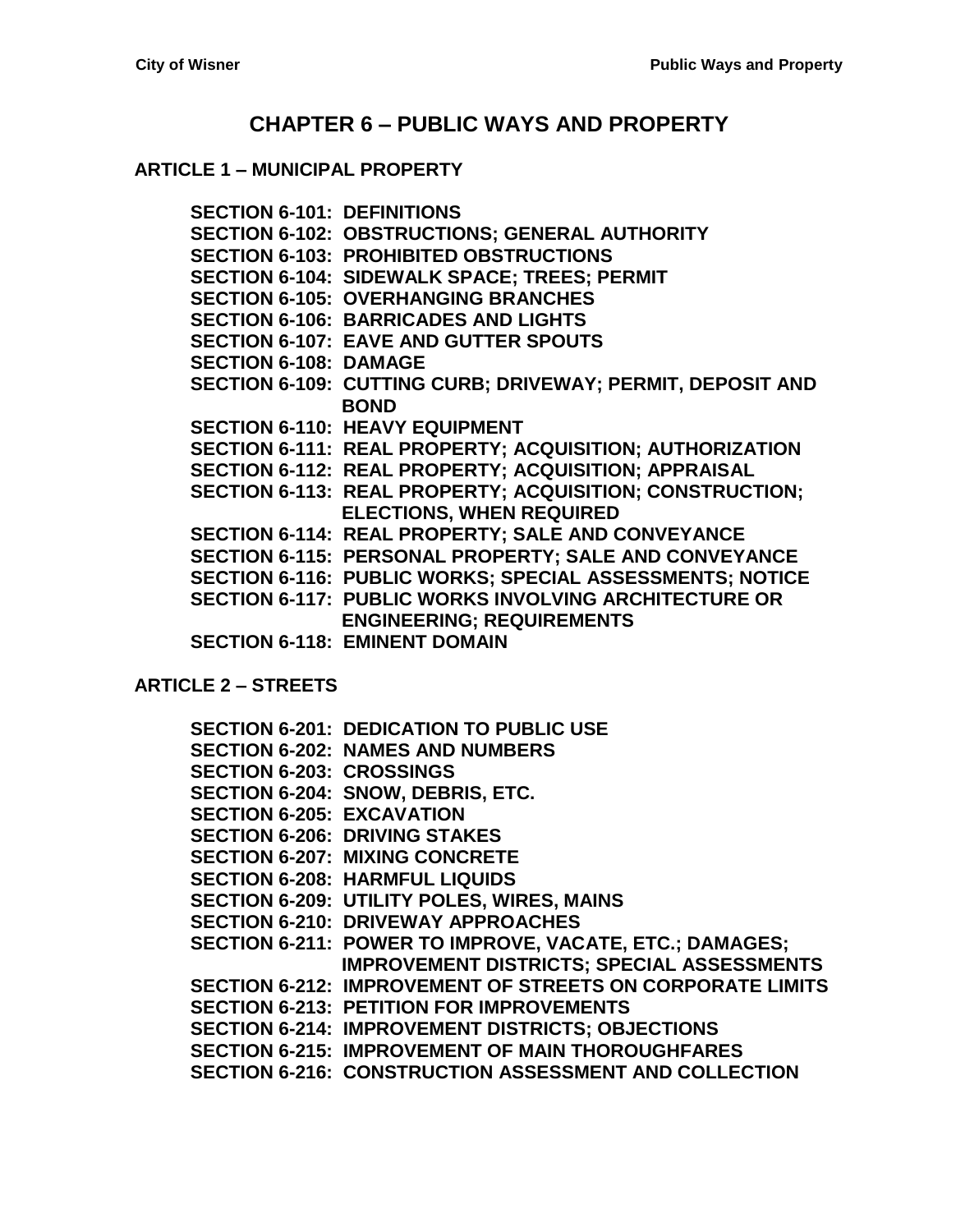**[SECTION 6-217: IMPROVEMENTS WITHOUT](#page-18-1) PETITION OR CREATION [OF DISTRICT](#page-18-1) [SECTION 6-218: VACATING PUBLIC WAYS](#page-20-0)**

#### **[ARTICLE 3 –](#page-22-0) SIDEWALKS**

**[SECTION 6-301: DUTY TO KEEP CLEAN; PERSONS INJURED;](#page-22-1)  [REMOVAL BY CITY](#page-22-1) [SECTION 6-302: CONSTRUCTION OR REPAIR; ORDERED BY](#page-22-2) CITY [SECTION 6-303: SPECIAL ASSESSMENTS](#page-23-0) [SECTION 6-304: CONSTRUCTION; UNIMPROVED LOTS](#page-23-1) [SECTION 6-305: CONSTRUCTION BIDS](#page-23-2) [SECTION 6-306: CONSTRUCTION OR REPAIR BY OWNER;](#page-24-0)  [APPLICATION; PERMIT](#page-24-0) [SECTION 6-307: CONSTRUCTION BY PETITION; IMPROVEMENT](#page-24-1)  [DISTRICT; SPECIAL ASSESSMENTS; ABUTTING](#page-24-1)  [OWNER](#page-24-1) [SECTION 6-308: DANGEROUS STAIRWAY](#page-25-0)**

#### **ARTICLE 4 – [PENAL PROVISION](#page-26-0)**

**[SECTION 6-401: VIOLATION; PENALTY](#page-26-1)**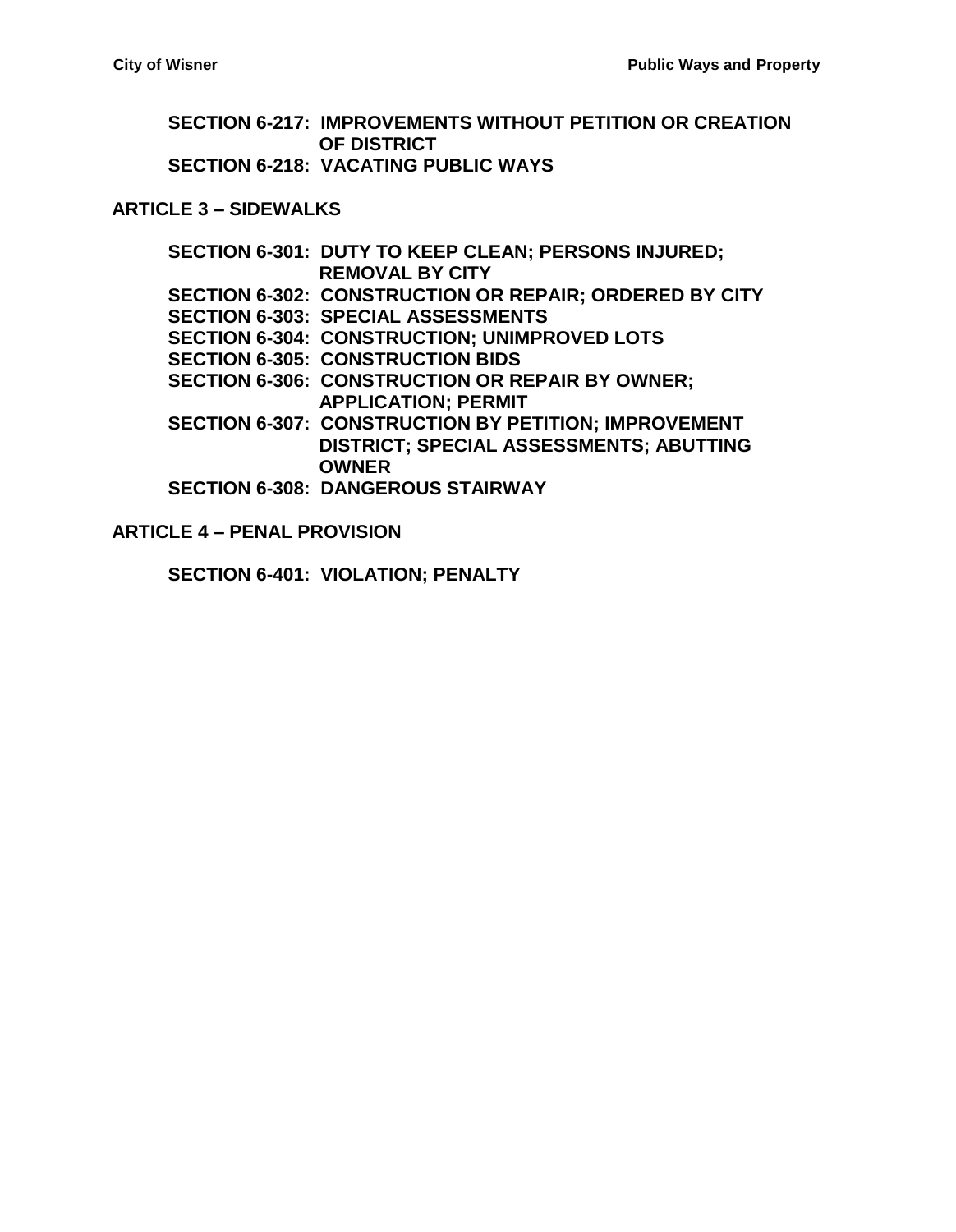# **CHAPTER 6 – PUBLIC WAYS AND PROPERTY**

# **Article 1 – Municipal Property**

### <span id="page-2-2"></span><span id="page-2-1"></span><span id="page-2-0"></span>**SECTION 6-101: DEFINITIONS**

The following definition shall be applied throughout this chapter. When no definition is specified, the normal dictionary usage of the word shall apply:

"Sidewalk space" as used herein shall mean that portion of a street between curb lines and adjacent property lines.

## <span id="page-2-3"></span>**SECTION 6-102: OBSTRUCTIONS; GENERAL AUTHORITY**

A. The City Council shall have the care, supervision, and control of all public highways, bridges, streets, alleys, public squares, and commons within the city and shall cause the same to be kept open, in repair, and free from nuisances.

B. The city shall have the power to prevent and remove all encroachments, including snow, ice, and other similar obstructions upon all sidewalks and other city property.

D. The city shall have the power to remove all obstructions from the sidewalks, curbs, gutters, and crosswalks at the expense of the person placing them there or at the expense of the city and to require and regulate the planting and protection of shade trees in and along the streets and the trimming and removing of such trees.

E. The city shall have the power to regulate the building of bulkheads, cellar and basement ways, stairways, railways, windows, doorways, awnings, hitching posts and rails, lampposts, awning posts, all other structures projecting upon or over and adjoining and all other excavations through and under the sidewalks in the city. (Neb. Rev. Stat. §§17-555, 17-557, 17-557.01, 17-558, 17-567)

# <span id="page-2-4"></span>**SECTION 6-103: PROHIBITED OBSTRUCTIONS**

A. It shall be unlawful for any person to obstruct, or encumber, by fences, gates, buildings, structures, or otherwise, any of the streets, alleys, or sidewalks.

B. The public ways and property shall be considered to be obstructed when the owner or occupant of the adjacent property permits or suffers to remain on any premises owned or controlled by him or her any hedge, shrubbery, bush, or similar growth within 2 feet adjacent to the lot line, whether there is a sidewalk abutting or adjoining the premises or not. It shall be the duty of owners and occupants to keep trimmed and pruned all such similar growth at all times.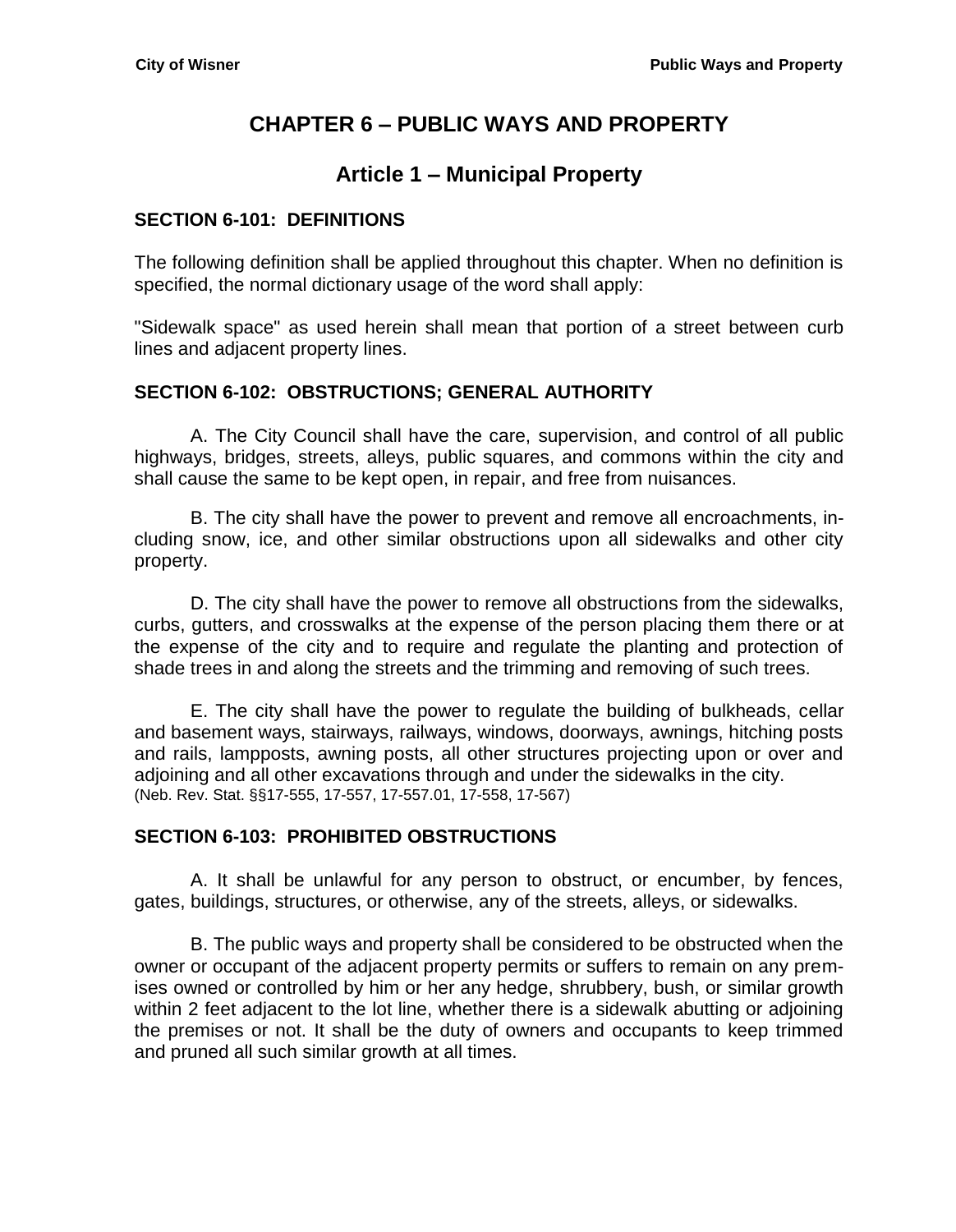C. Trees and shrubs growing upon the lot line partially on public ground and par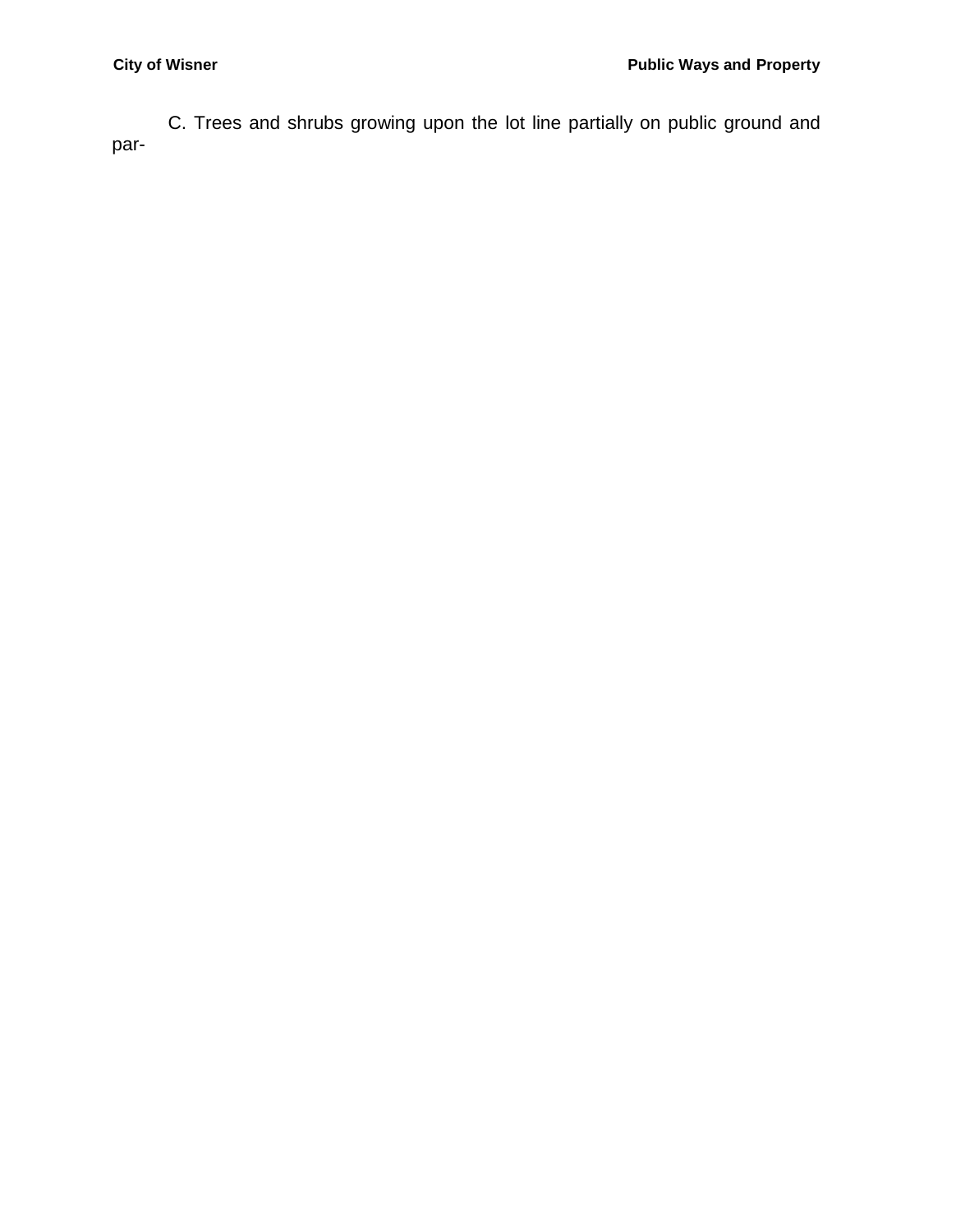tially upon the abutting property, or wholly upon the abutting property, and interfering with the use, making, or construction of any public improvement or so that the roots thereof interfere with any utility wire or pipe shall be deemed an obstruction. Such trees and shrubs and their roots may be removed by the city at the expense of the owner of the property upon which the trees or shrubs are partially or wholly located if the owner fails or neglects, after notice, to do so.

D. When any obstruction described in this section is determined to exist, the city may proceed against the owner or occupant of the property adjacent to the sidewalk space as provided in Chapter 3, Article 5 (Nuisances). (Neb. Rev. Stat. §§17-555, 17-557.01)

## <span id="page-4-0"></span>**SECTION 6-104: SIDEWALK SPACE; TREES; PERMIT**

A. It shall be unlawful to plant, or allow to grow, any tree within the sidewalk space without first making a written or verbal application and receiving approval from the utilities superintendent upon payment of the fee, if any, as set by resolution of the City Council.

B. Any tree planted within the sidewalk space shall be deemed to be unlawfully planted and growing and shall, at the discretion of the City Council, be deemed to be a nuisance. Nothing in this section shall be construed to apply to any trees growing within the sidewalk space prior to the adoption of this prohibition.

C. When any such tree is determined to be a nuisance, the city may proceed against the owner or occupant of the property adjacent to the sidewalk space as provided in Chapter 3, Article 5 (Nuisances).

D. No evergreen trees are to be planted on the sidewalk space (terrace). (Neb. Rev. Stat. §§17-557.01, 18-1720)

# <span id="page-4-1"></span>**SECTION 6-105: OVERHANGING BRANCHES**

A. The owner or occupant of any lot, piece, or parcel of ground abutting or adjacent to any street or sidewalk over which there extend the branches of trees shall at all times keep the branches or limbs thereof trimmed to the height of at least 8 feet above the surface of the walk and at least 14 feet above the surface of the street or to the heights otherwise specified by the City Council.

B. Whenever the branches or limbs of any tree extend over streets or sidewalks contrary to such provisions so as to interfere with the lighting of the street from street lights or with the convenience of the public using the street or sidewalk, the city may proceed against the owner or occupant of the property abutting or adjacent to the street or sidewalk as provided in Chapter 3, Article 5 (Nuisances).

C. In the event the property owner is a non-resident of the county in which the property lies, the city shall, before levying any special assessment against that prop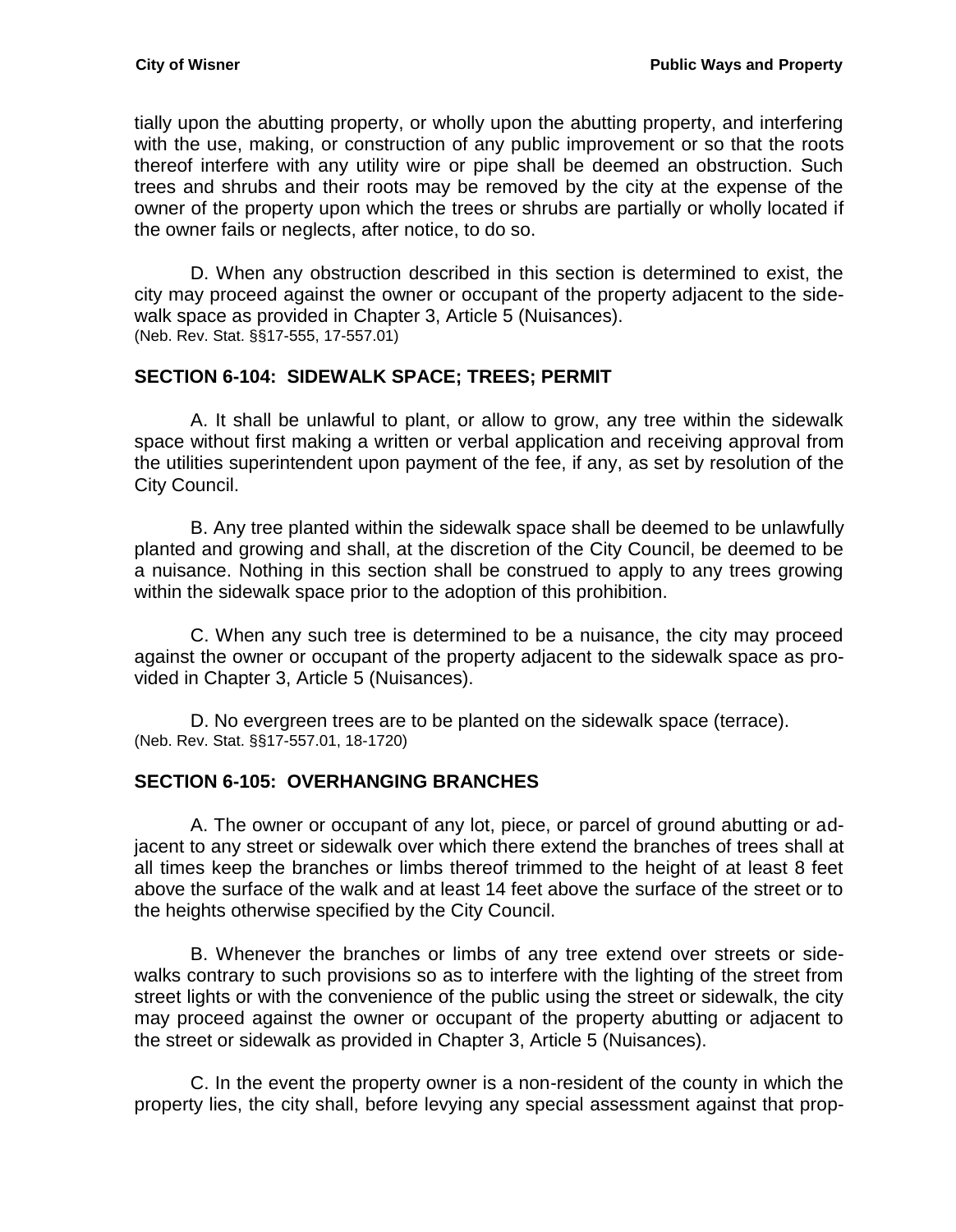erty, send a copy of any notice required by law to be published by means of certified mail, return receipt requested, to the last known address of the non-resident property owner, which shall be that address listed on the current tax rolls at the time such required notice was first published.

(Neb. Rev. Stat. §17-557.01)

## <span id="page-5-0"></span>**SECTION 6-106: BARRICADES AND LIGHTS**

Any owner or occupant engaged in construction or demolition of any building or improvement upon or near the public ways and property shall protect all excavations or exposures of any kind by suitable barricades or guards by day and by warning lights at night. The failure, neglect, or refusal of the owner or occupant to erect and maintain such protections shall constitute a violation of this section, and the city may stop all work upon the buildings and improvements until suitable protections are erected and maintained in the required manner. (Neb. Rev. Stat. §17-505)

## <span id="page-5-1"></span>**SECTION 6-107: EAVE AND GUTTER SPOUTS**

It is hereby declared unlawful for any person to erect or maintain any dwelling or business building within the limits of the city where the said dwelling or building abuts on any sidewalk or street without providing proper guttering and eave spouts to receive the wastewaters that collect on the said sidewalks and streets. All eave spouts erected on any dwelling or business building shall be constructed to drain into the alleys or shall be buried beneath the sidewalks and drain into the streets where it is found to be impossible to drain said eave spouts into the alley.

### <span id="page-5-2"></span>**SECTION 6-108: DAMAGE**

It shall be unlawful for any person to willfully, maliciously, or carelessly injure, change, deface, or destroy any street, sidewalk, building, ditch, drain, or grade within the corporate limits. No person shall cause or permit any offensive or corrosive material to be discharged or thrown out upon any street, sidewalk, alley, or public ground.

### <span id="page-5-3"></span>**SECTION 6-109: CUTTING CURB; DRIVEWAY; PERMIT, DEPOSIT AND BOND**

A. It shall be unlawful for any person to cut into any paving, curb, or sidewalk for the purpose of constructing a driveway or any other purpose without first having obtained a written permit therefor. It shall also be unlawful for any person to construct a driveway where no curb cutting is required without having first obtained a permit following the procedures set out herein.

- B. Before any permit for curb cutting is issued:
	- 1. The applicant for such permit shall deposit with the city treasurer a sum set by resolution of the council for all paving, curb, or sidewalk to be cut. Such sum shall be set on a per-square-foot cost of construction basis. The deposit shall be retained by the city for the purpose of replacing the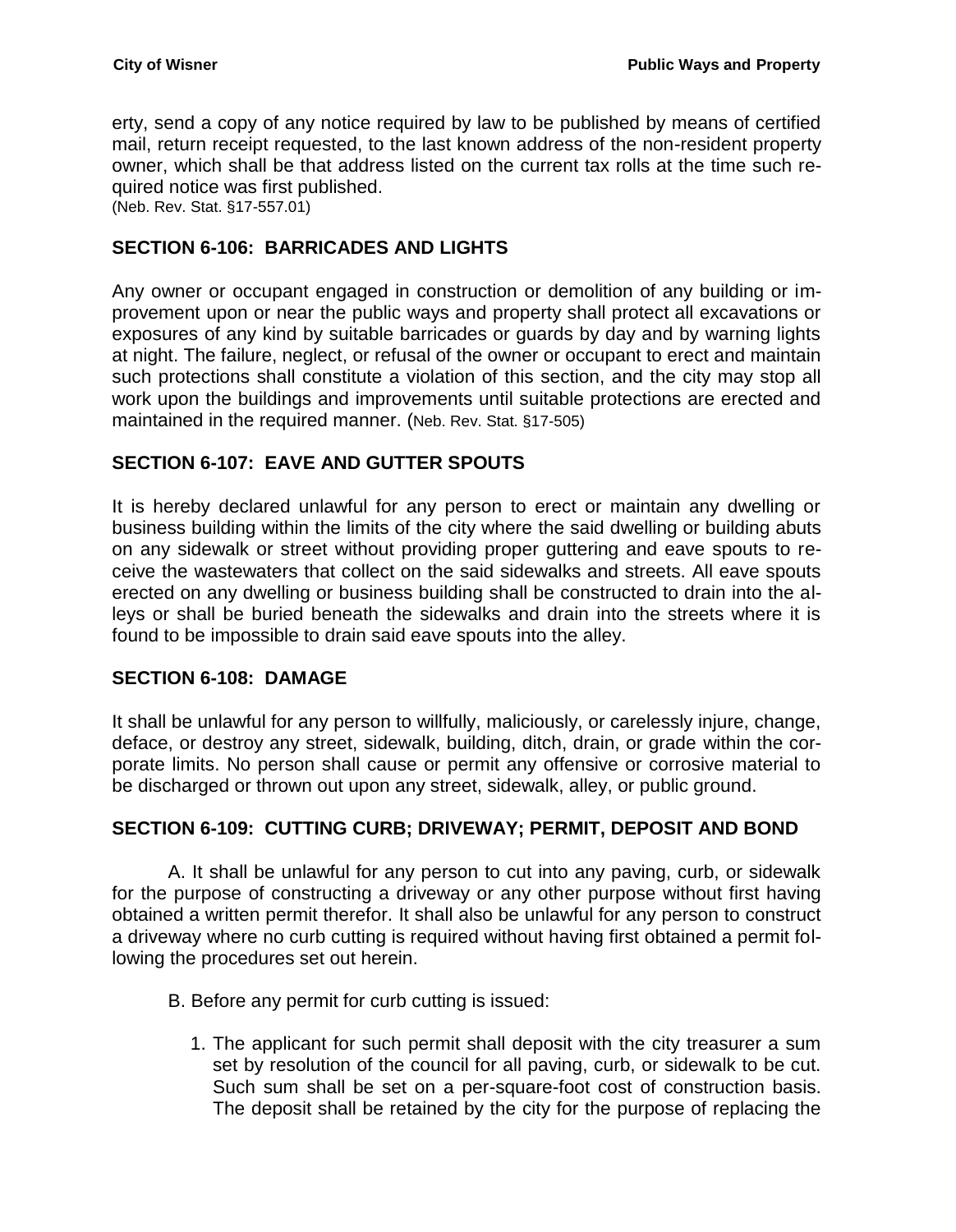paving, curb, or sidewalk in the event the work is done by the city. In the event the city elects to require the applicant to replace the paving, curb, or sidewalk, the deposit shall be retained by the city until the work is completed to the satisfaction of the utilities superintendent.

- 2. The applicant shall inform the city clerk of the place where such cutting is to be done and it shall be the utilities superintendent's duty to inspect the place of entry into the paving, sidewalk, or curb before the same is cut.
- C. All driveway applications shall contain the following information:
	- 1. The addition, block and lot which the driveway is to serve;
	- 2. The location of the proposed driveway with reference to adjacent lot lines;
	- 3. The width of the driveway and type of street surface to which the driveway will connect.

D. Upon approval of said permit by the City Council, the applicant shall be required to build said driveway and complete said curb cut to the city's specifications, including size and type of materials. When the applicant is ready to close the opening made, he or she shall inform the utilities superintendent, who shall supervise and inspect the materials used and work done in closing the opening.

E. It shall be discretionary with the City Council to order the utilities superintendent, under the supervision and inspection of the city engineer or the committee of the council on streets and alleys, to do the work of cutting and closing the paving and charge the costs thereof to the party who obtained such permit. (Neb. Rev. Stat. §17-567)

### <span id="page-6-0"></span>**SECTION 6-110: HEAVY EQUIPMENT**

A. It shall hereafter be unlawful for any person or persons to move or operate heavy equipment across any curb, gutter, bridge, culvert, sidewalk, crosswalk, or crossing on any unpaved street without first having protected such structure with heavy plank sufficient in strength to warrant against the breakage or damage of the same. Hereafter, it shall be unlawful to drive, move, operate, or convey over or across any paved street a vehicle, machine, or implement with sharp discs or sharp wheels that bear upon said pavement; with wheels having cutting edges; or with wheels having lugs, protruding parts, or bolts thereon that extend beyond a plain tire so as to cut, mark, mar, indent, or otherwise injure or damage any pavement, gutter, or curb.

B. Where heavy vehicles, structures, and machines move along paved or unpaved streets, the utilities superintendent is hereby authorized and empowered to allow or deny the said moving and, if it is allowed, shall choose the route.

C. It shall be permissible (1) for school buses and emergency vehicles to use metal or metal-type studs any time of the year; (2) to use farm machinery with tires having protuberances which will not damage the streets; and (3) to use tire chains of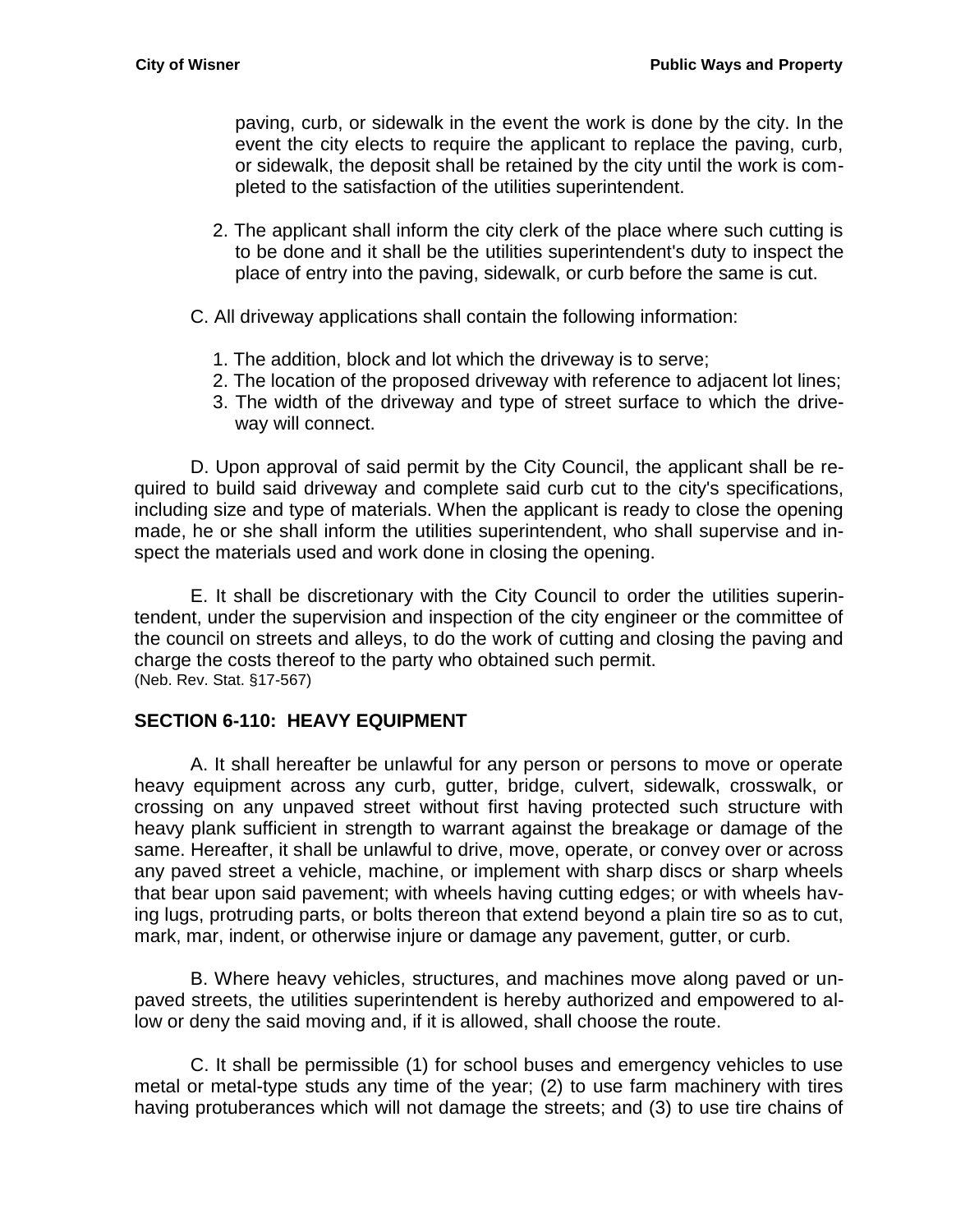reasonable proportions upon any vehicle when required for safety because of snow, ice, or other conditions tending to cause a vehicle to slide or skid. (Neb. Rev. Stat. §60-6,250)

# <span id="page-7-0"></span>**SECTION 6-111: REAL PROPERTY; ACQUISITION; AUTHORIZATION**

When acquiring an interest in real property by purchase or eminent domain, the city shall do so only after the City Council has authorized the acquisition by action taken in a public meeting after notice and public hearing. (Neb. Rev. Stat. §18-1755)

# <span id="page-7-1"></span>**SECTION 6-112: REAL PROPERTY; ACQUISITION; APPRAISAL**

The city shall not purchase, lease-purchase or acquire for consideration real property having an estimated value of \$100,000.00 or more unless an appraisal of such property has been performed by a certified real estate appraiser. (Neb. Rev. Stat. §13-403)

### <span id="page-7-2"></span>**SECTION 6-113: REAL PROPERTY; ACQUISITION; CONSTRUCTION; ELECTIONS, WHEN REQUIRED**

A. The city is authorized and empowered to purchase, accept by gift or devise, purchase real estate upon which to erect, and erect a building or buildings for an auditorium, fire station, city building, structure for a city utility, or community house for housing city enterprises and social and recreation purposes and other public buildings and maintain, manage, and operate the same for the benefit of the inhabitants of the city.

B. Except as provided below, before any such purchase can be made or building erected, the question shall be submitted to the electors of the city at a general election or at an election duly called for that purpose, or as set forth in Neb. Rev. Stat. §17-954, and be adopted by a majority of the electors voting on such question.

C. If the funds to be used to finance the purchase or construction of a building pursuant to this section are available other than through a bond issue, then either:

> 1. Notice of the proposed purchase or construction shall be published in a newspaper of general circulation in the city and no election shall be required to approve the purchase or construction unless within 30 days after the publication of the notice a remonstrance against the purchase or construction is signed by electors of the city equal in number to 15% of the registered voters of the city voting at the last regular city election held therein and is filed with the City Council. If the date for filing the remonstrance falls upon a Saturday, Sunday, or legal holiday, the signatures shall be considered timely if filed or postmarked on or before the next business day. If a remonstrance with the necessary number of qualified signatures is timely filed, the question shall be submitted to the voters of the city at a general city election or a special election duly called for that purpose. If the purchase or construction is not approved, the property in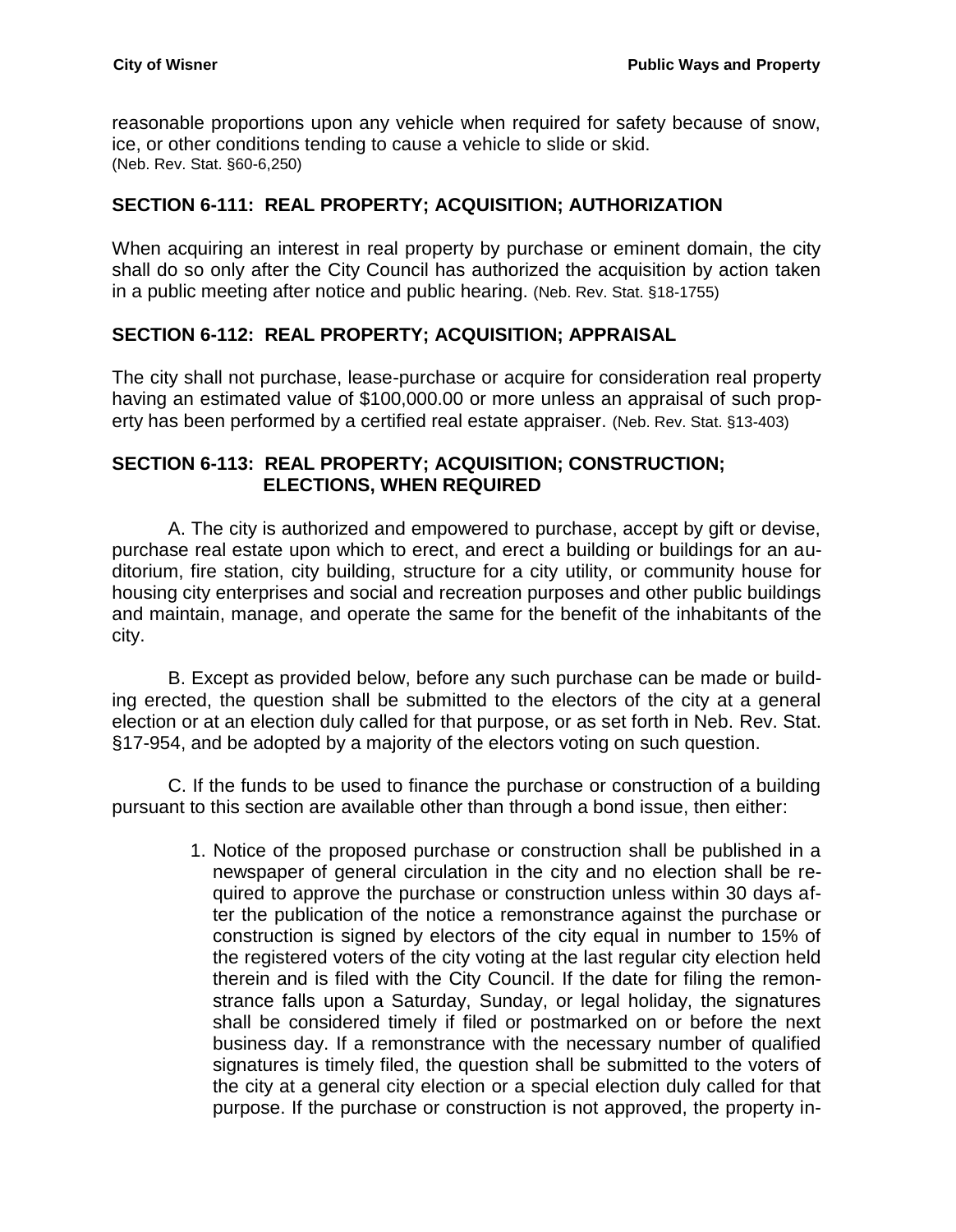volved shall not then nor within one year following the election be purchased or constructed; or

2. The City Council may proceed without providing the notice and right of remonstrance required in subdivision (1) of this subsection if the property can be purchased below the fair market value as determined by an appraisal, there is a willing seller, and the purchase price is less than \$25,000.00. The purchase shall be approved by the council after notice and public hearing as provided in Neb. Rev. Stat §18-1755.

(Neb. Rev. Stat. §§17-953, 17-953.01)

## <span id="page-8-0"></span>**SECTION 6-114: REAL PROPERTY; SALE AND CONVEYANCE**

A. Except as provided in subsection (G), the power of the city to convey any real property owned by it, including land used for park purposes and public squares, except real property used in the operation of public utilities, shall be exercised by resolution directing the sale of such real property.

B. After the passage of the resolution directing the sale, notice of all proposed sales of property described in subsection (1) of this section and the terms thereof shall be published once each week for three consecutive weeks in a legal newspaper published in or of general circulation in the city.

C. If within 30 days after the third publication of the notice a remonstrance against such sale is signed by registered voters of the city equal in number to 30 percent of the registered voters of the city voting at the last regular municipal election held therein and is filed with the City Council, such property shall not then, nor within one year thereafter, be sold. The procedure for determining the validity of the said remonstrance shall be as provided in Neb. Rev. Stat. §17-503(3).

D. Real property now owned or hereafter owned by the city may be conveyed without consideration to the State of Nebraska for state armory sites or, if acquired for state armory sites, shall be conveyed strictly in accordance with the conditions of Neb. Rev. Stat. §§18-1001 to 18-1006.

E. Following (1) passage of the resolution directing a sale, (2) publishing of the notice of the proposed sale, and (3) passing of the 30-day right-of-remonstrance period, the property shall then be sold. Such sale shall be confirmed by passage of an ordinance stating the name of the purchaser and terms of the sale.

F. Notwithstanding the procedures in subsections (A) through (E) of this section, real property owned by the city may be conveyed when such property:

- 1. Is sold in compliance with the requirements of federal or state grants or programs;
- 2. Is conveyed to another public agency; or
- 3. Consists of streets and alleys.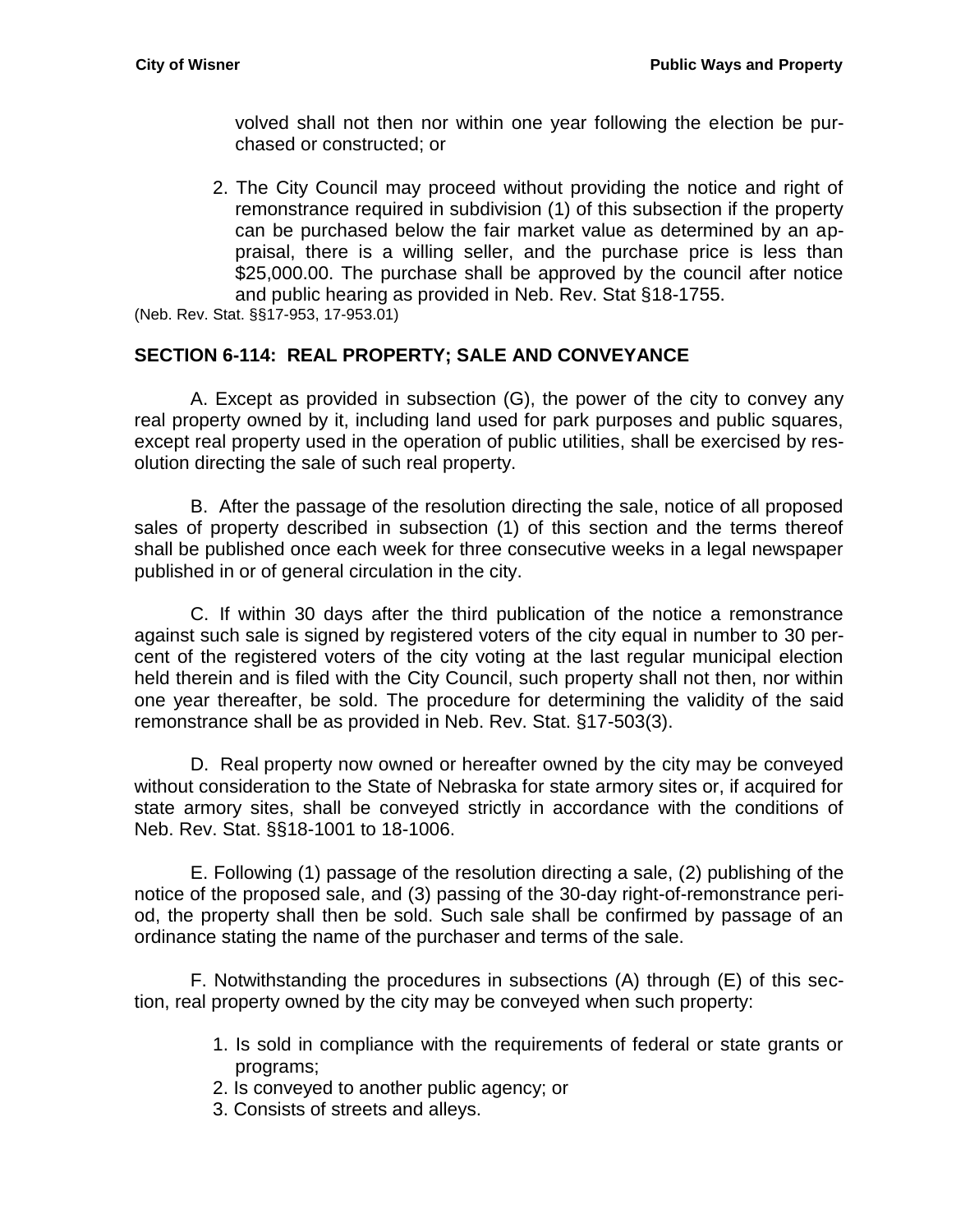G. Subsections (A) to (F) of this section shall not apply to the sale of real property if the authorizing resolution directs the sale of an item or items of real property having a total fair market value of less than \$5,000.00. Following passage of the resolution directing the sale of the property, notice of the sale shall be posted in three prominent places within the city for a period of not less than seven days prior to the sale of the property. The notice shall give a general description of the property offered for sale and state the terms and conditions of sale. Confirmation of the sale by passage of an ordinance may be required.

(Neb. Rev. Stat. §§17-503, 17-503.01)

## <span id="page-9-0"></span>**SECTION 6-115: PERSONAL PROPERTY; SALE AND CONVEYANCE**

In order to sell personal property owned by the city, the City Council shall adopt a resolution directing the sale and the manner and terms of the sale. Following passage of the resolution directing the sale of the property, notice of the sale shall be posted in three prominent places within the city for a period of not less than seven days prior to the sale of the property. If the fair market value of the property is greater than \$5,000.00, notice of the sale shall also be published once in a legal newspaper in or of general circulation in such city at least seven days prior to the sale of the property. The notice shall give a general description of the property offered for sale and state the terms and conditions of sale. When such personal property is being sold in compliance with the requirements of federal or state grants or programs or conveyed to another public agency, the notice procedure set forth above may be dispensed with. (Neb. Rev. Stat. §17-503.02)

### <span id="page-9-1"></span>**SECTION 6-116: PUBLIC WORKS; SPECIAL ASSESSMENTS; NOTICE**

A. Before any political subdivision or special taxing district for public works or public improvements shall be formed and before the city or any political subdivision or special taxing district may impose any special assessment for public works or public improvements, a copy of any notice required to be published by law shall be mailed to the last known addresses of all non-resident property owners as shown on the current tax rolls at the time such notice is first published.

B. The city clerk or any other person upon whom the duty is imposed by law to publish notice required by law in regard to the formation of a special taxing district for public works or public improvements shall mail by certified mail with return receipt requested a copy of the published notice in regard to the formation of any special taxing district within the city to the last known address as shown on the current tax rolls of each non-resident property owner.

C. The city clerk or any other person upon whom the duty is imposed by law to publish notice required by law in regard to any special assessment by a special taxing district shall mail by certified mail with return receipt requested a copy of such notice to be published to the last known address as shown on the current tax rolls of each nonresident property owner.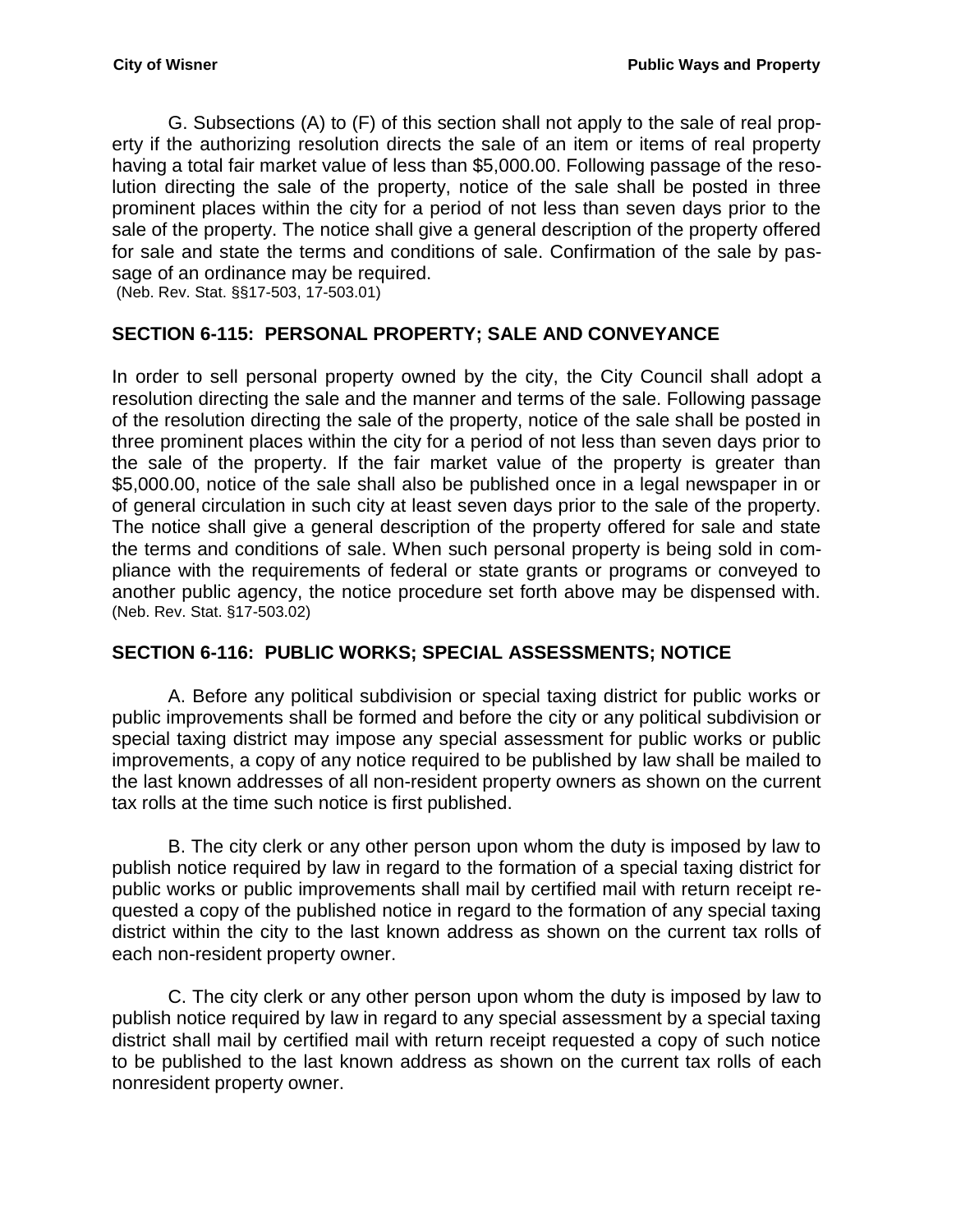D. The failure of the city clerk or any other person upon whom the duty is imposed by law to mail a copy of a published notice as provided in this section shall invalidate the assessment against the property involved while permitting all other assessments and procedures to be lawful.

E. "Nonresident property owner" shall mean any person or corporation whose residence and mailing address as shown on the current tax rolls is outside the boundaries of the county and who is a record owner of property within the boundaries of the city, special assessment district, or taxing district involved. (Neb. Rev. Stat. §§13-310 through 13-314)

## <span id="page-10-0"></span>**SECTION 6-117: PUBLIC WORKS INVOLVING ARCHITECTURE OR ENGINEER-ING; REQUIREMENTS**

A. Except as provided in subsection (B) of this section, the city shall not engage in the construction of any public works involving architecture or engineering unless the plans, specifications, and estimates have been prepared and the construction has been observed by an architect, a professional engineer, or a person under the direct supervision of an architect, professional engineer, or those under the direct supervision of an architect or professional engineer.

- B. Subsection (A) of this section shall not apply to the following activities:
	- 1. Any public works project with contemplated expenditures for the completed project that do not exceed \$100,000.00. (Neb. Rev. Stat. §§81-3445, 81- 3449[3], 81-3453[3])
	- 2. Any alteration, renovation, or remodeling of a building if the alteration, renovation, or remodeling does not affect architectural or engineering safety features of the building*.* (Neb. Rev. Stat. §§81-3449[4], 81-3453[4])
	- 3. Performance of professional services for itself if the city appoints a municipal engineer or employs a full-time person licensed under the Engineers and Architects Regulation Act who is in responsible charge of architectural or engineering work. (Neb. Rev. Stat. §§81-3423, 81-3449[9], 81-3453[6])
	- 4. The practice of any other certified trade or legally recognized profession. (Neb. Rev. Stat. §§81-3449[11], 81-3453[7])
	- 5. Earthmoving and related work associated with soil and water conservation practices performed on any land owned by the city that is not subject to a permit from the Department of Natural Resources. (Neb. Rev. Stat. §§81-3449[13], 81-3453[12])
	- 6. The work of employees and agents of the city performing, in accordance with other requirements of law, their customary duties in the administration and enforcement of codes, permit programs, and land use regula-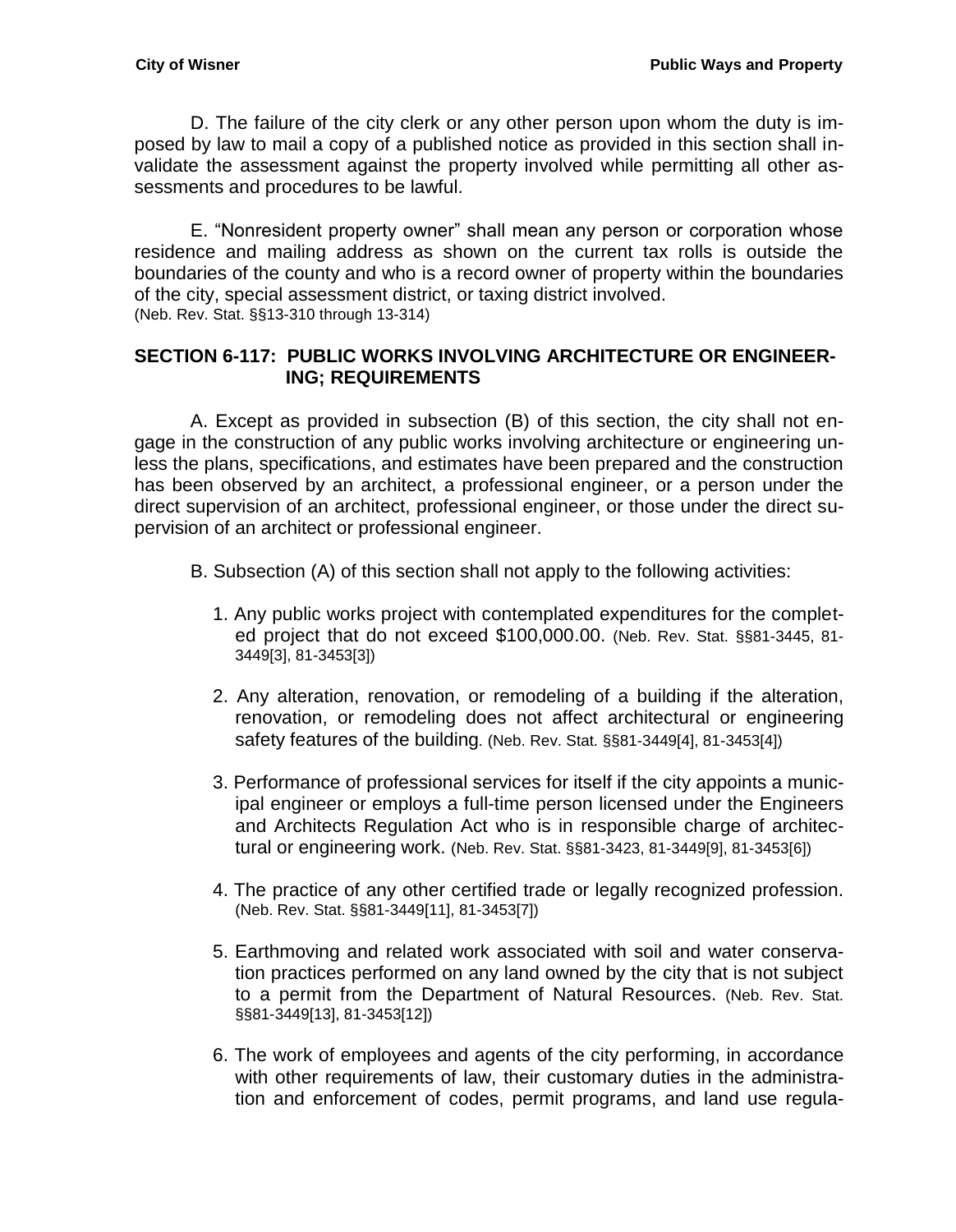tions and their customary duties in utility and public works construction, operation, and maintenance. (Neb. Rev. Stat. §§81-3449[14], 81-3453[13])

- 7. Those services ordinarily performed by subordinates under direct supervision of a professional engineer or those commonly designated as locomotive, stationary, marine operating engineers, power plant operating engineers, or manufacturers who supervise the operation of or operate machinery or equipment or who supervise construction within their own plant. (Neb. Rev. Stat. §81-3453[10])
- 8. The construction of municipal water wells as defined in Neb. Rev. Stat. §46-1212, the installation of pumps and pumping equipment into municipal water wells, and the decommissioning of municipal water wells, unless such construction, installation, or decommissioning is required by the city to be designed or supervised by an engineer or unless legal requirements are imposed upon the city as a part of a public water supply. (Neb. Rev. Stat. §81-3453[15])
- 9. Any other activities described in Neb. Rev. Stat. §§81-3449 to 81- 3453.

(Neb. Rev. Stat. §§81-3423, 81-3445, 81-3449, 81-3453)

## <span id="page-11-0"></span>**SECTION 6-118: EMINENT DOMAIN**

The city shall have the power:

A. To create, open, widen, or extend any street, avenue, alley, off-street parking area, or other public way or annul, vacate, or discontinue the same; to take private property for public use for the purpose of erecting or establishing market houses; market places; parks; swimming pools; airports; gas systems, including distribution facilities; water systems; power plants, including electrical distribution facilities; sewer systems; or for any other needed public purpose; and

B. To exercise the power of eminent domain within or without the city limits for the purpose of establishing and operating power plants, including electrical distribution facilities, to supply such city with public utility service and for sewerage purposes, water supply systems, or airports.

C. The procedure to condemn property shall be exercised in the manner set forth in Neb. Rev. Stat. §[§76-704](http://nebraskalegislature.gov/laws/statutes.php?statute=76-704) to [76-724,](http://nebraskalegislature.gov/laws/statutes.php?statute=76-724) except as to property specifically excluded by Neb. Rev. Stat. [§76-703](http://nebraskalegislature.gov/laws/statutes.php?statute=76-703) and as to which Neb. Rev. Stat. §[§19-701](http://nebraskalegislature.gov/laws/statutes.php?statute=19-701) to [19-707](http://nebraskalegislature.gov/laws/statutes.php?statute=19-707) or the Municipal Natural Gas System Condemnation Act is applicable. For purposes of this section, electrical distribution facilities shall be located within the retail service area of such city as approved by and on file with the Nebraska Power Review Board, pursuant to Neb. Rev. Stat. Chapter 70, Article 10. (Neb. Rev. Stat. §17-559)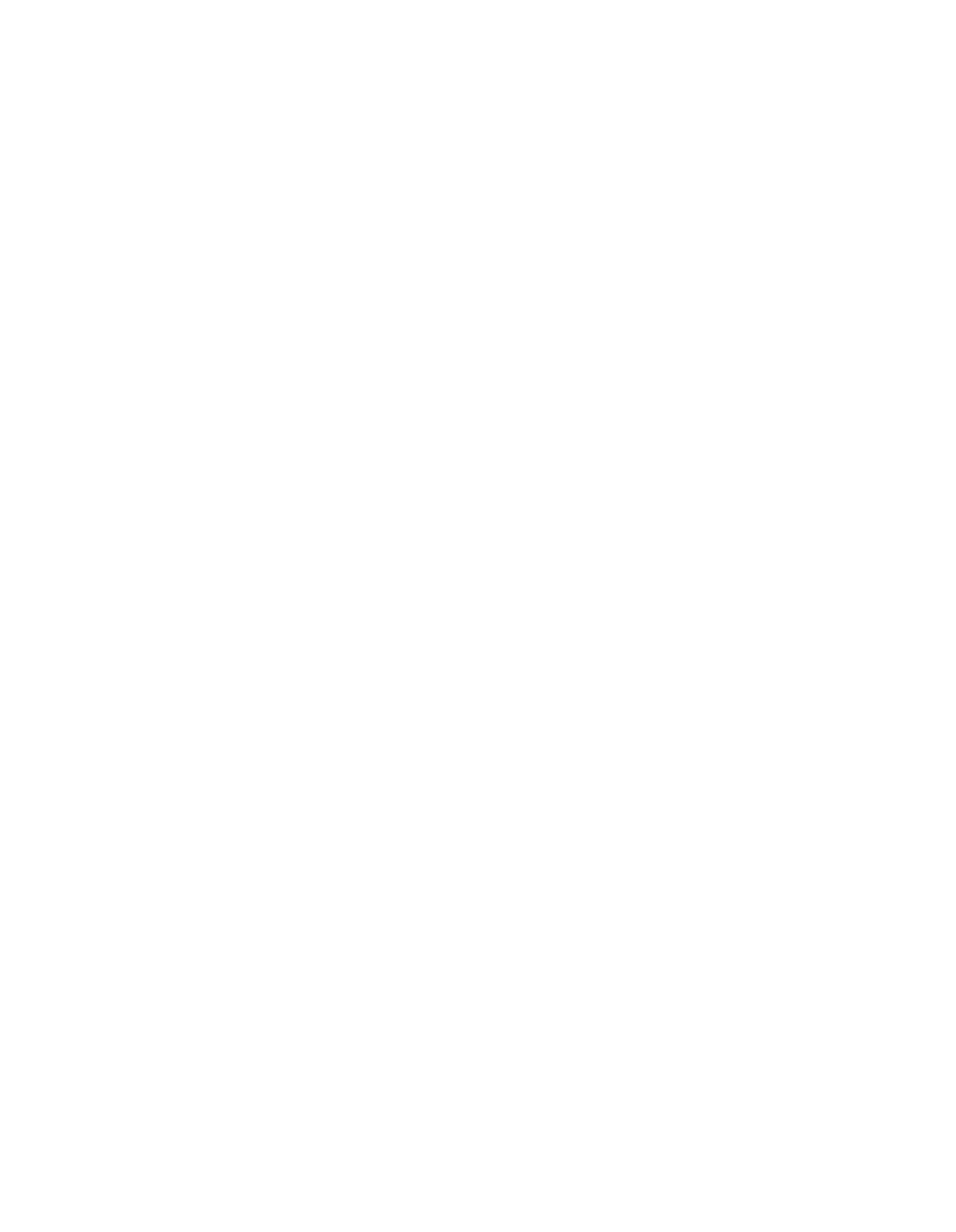# **Article 2 – Streets**

# <span id="page-14-1"></span><span id="page-14-0"></span>**SECTION 6-201: DEDICATION TO PUBLIC USE**

No street or alley which shall hereafter be dedicated to public use by the proprietor of ground in the city shall be deemed a public street or alley or be under the use or control of the City Council unless the dedication shall be accepted and confirmed by an ordinance especially passed for such purpose. (Neb. Rev. Stat. §17-567)

# <span id="page-14-2"></span>**SECTION 6-202: NAMES AND NUMBERS**

The City Council may at any time by ordinance rename any street or provide a name for any new street. Buildings used for residence or business purposes and located along such streets shall retain such numbers as the council may require. Upon the erection of any new building, it shall be the duty of the utilities superintendent and city clerk to assign the proper number to said building and give notice to the owner(s) and occupant(s) of the same.

# <span id="page-14-3"></span>**SECTION 6-203: CROSSINGS**

The City Council may order and cause street, avenue, and alley crossings to be constructed under the supervision of the utilities superintendent and the same shall be constructed of such materials as the superintendent shall deem necessary. When a petition for the construction of any such crossing is filed by an interested resident in the office of the city clerk, he or she shall refer such application to the utilities superintendent, who shall investigate and recommend to the council allowance or rejection as final action by the council on such application.

# <span id="page-14-4"></span>**SECTION 6-204: SNOW, DEBRIS, ETC.**

It shall be unlawful to place, push, or deposit snow, sleet, ice, or mud, or any debris, including leaves, grass, and branches, from private property onto the streets of the city. (Neb. Rev. Stat. §17-557)

# <span id="page-14-5"></span>**SECTION 6-205: EXCAVATION**

It shall be unlawful for any person to make an excavation in any street for any purpose whatsoever unless written or verbal approval is issued by the utilities superintendent, authorizing such excavation. (Neb. Rev. Stat. §17-567)

# <span id="page-14-6"></span>**SECTION 6-206: DRIVING STAKES**

It shall be unlawful for any person to drive any peg or stake of any kind into the pavement in any street or alley without authorization from the city. (Neb. Rev. Stat. §17- 567)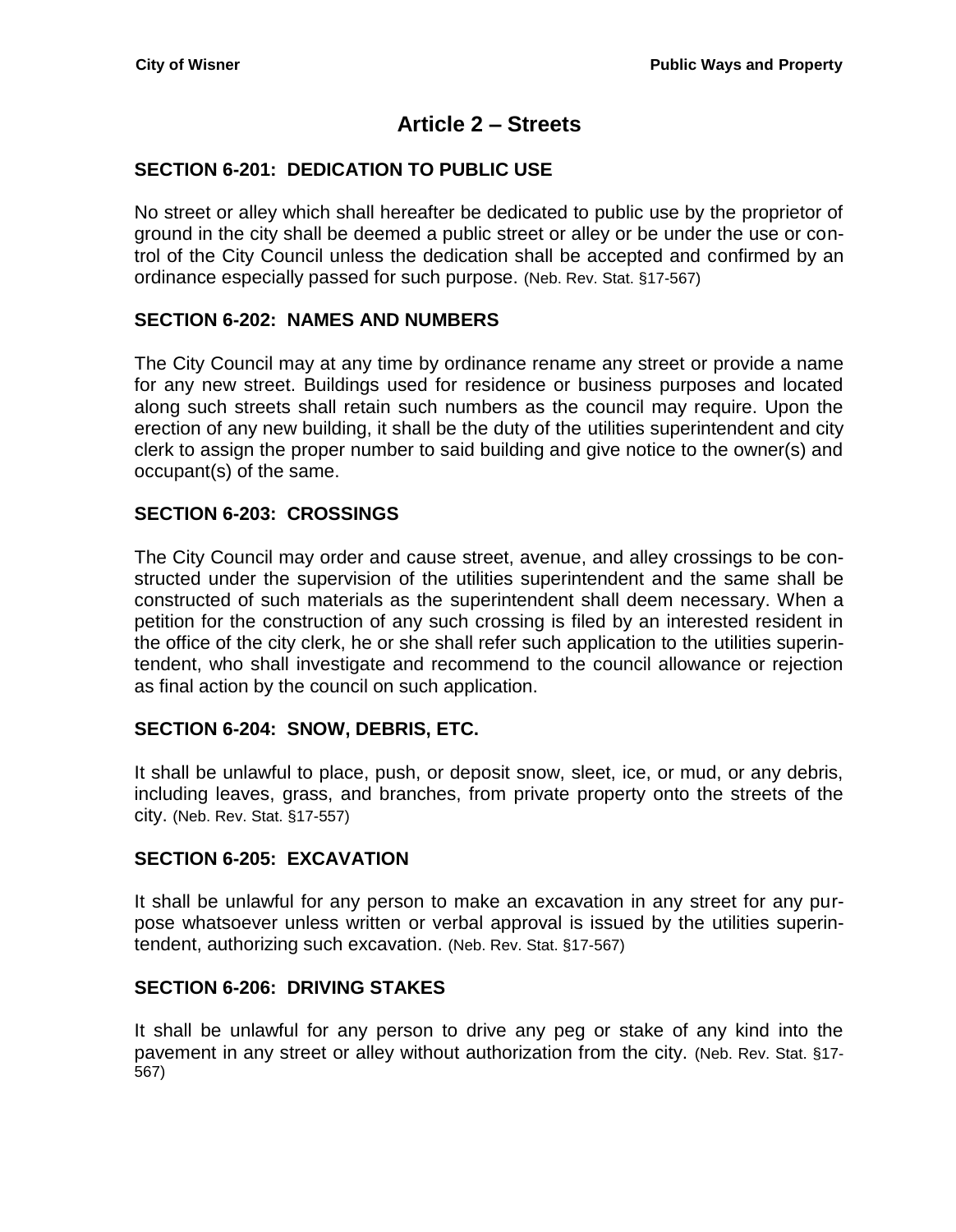## <span id="page-15-0"></span>**SECTION 6-207: MIXING CONCRETE**

It shall be unlawful for any person to mix any concrete or plastering material directly on the street pavement for any reason whatsoever. (Neb. Rev. Stat. §17-567)

### <span id="page-15-1"></span>**SECTION 6-208: HARMFUL LIQUIDS**

It shall be unlawful for any person to place or permit to leak in the gutter of any street any waste gasoline, kerosene, or high lubricating oils, which damage or act as a solvent upon said streets, or to release any substance thereon which may be deemed environmentally harmful. (Neb. Rev. Stat. §17-567)

### <span id="page-15-2"></span>**SECTION 6-209: UTILITY POLES, WIRES, MAINS**

A. Poles, wires, gas mains, pipelines, and other appurtenances of public service companies shall be located or erected over, upon, or under the streets, alleys, and common grounds after a proper written application has been made to the city clerk and permission in writing given by the City Council. When requested by the council, public service companies heretofore or hereafter granted right of way for the erection and maintenance of appurtenances for the purpose of transacting their business upon, under, or over the streets, alleys, and public grounds shall at all times erect, locate, or relocate their said appurtenances to such places and in such manner as shall be designated by said council.

B. Such poles, wires, gas mains, pipelines, and other appurtenances shall be removed or relocated by said companies at their own expense when requested to do so by the City Council. Whenever it becomes necessary for the council to request such relocation for public safety or convenience, it shall order said relocation and specify a time frame by resolution and the city clerk shall notify any company or companies affected. Said companies shall cause the said appurtenances to be removed or relocated at their own expense. The City Council shall designate another location where said appurtenances may be reset or placed. All appurtenances shall be reset, placed, or erected in such manner that they will not interfere with the water system, sewer system, poles, wires, or mains of any public utility located on the same street or alley or with travel or buildings constructed or hereafter to be constructed. Whenever possible, all said appurtenances shall be confined to the alleys of the city.

# <span id="page-15-3"></span>**SECTION 6-210: DRIVEWAY APPROACHES**

The city may require the owner of property served by a driveway approach constructed or maintained upon the street right of way to repair or replace any such driveway approach which is cracked, broken, or otherwise deteriorated to the extent that it is causing or is likely to cause damage to or interfere with any street structure including pavement or sidewalks. At the direction of the City Council, the city clerk shall give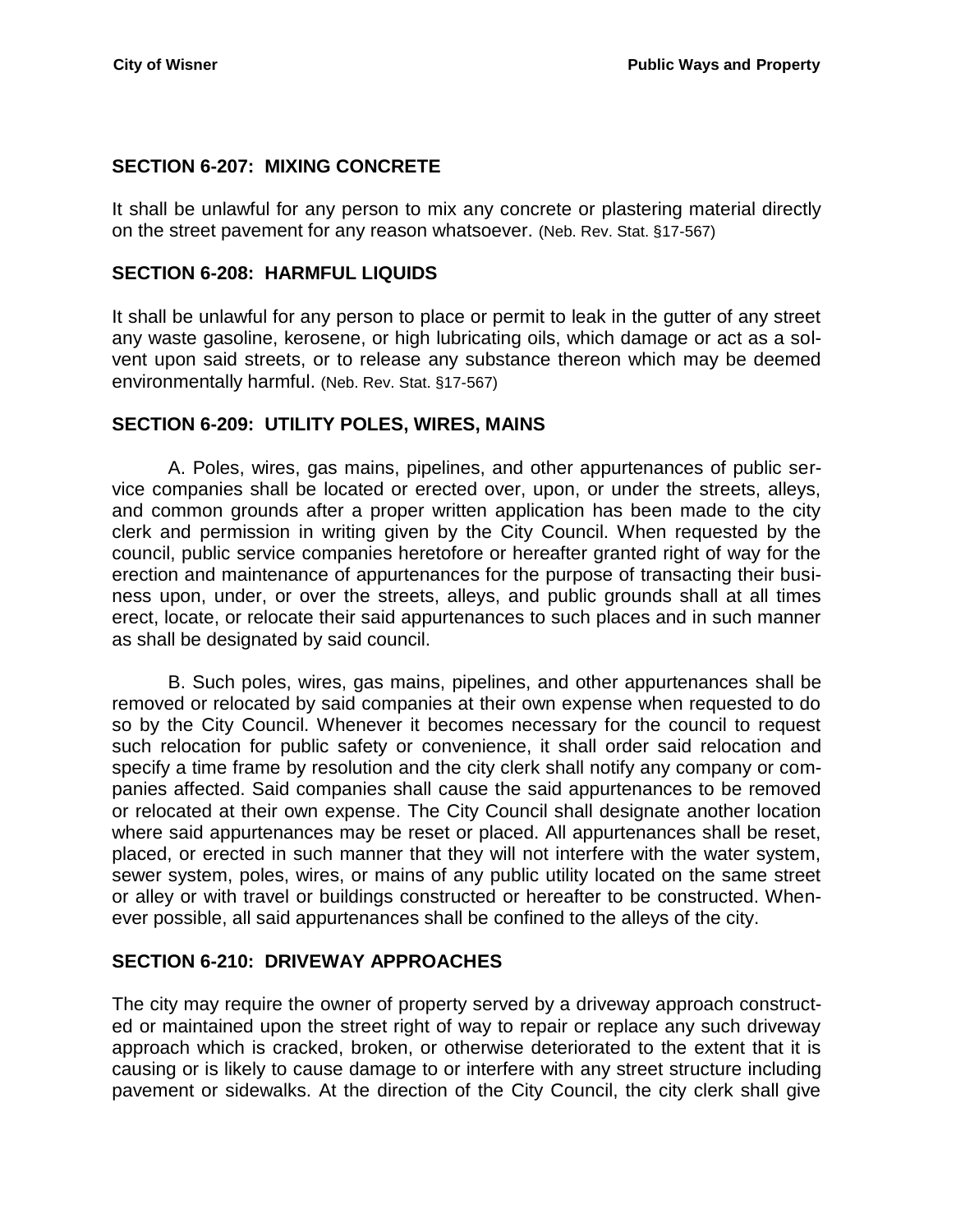the property owner notice by registered letter or certified mail, directed to the last known address of such owner or the agent of such owner, requiring the repair or replacement of such driveway approach. If within 30 days of mailing such notice the property owner fails or neglects to cause such repairs or replacements to be made, the utilities superintendent may cause such work to be done and assess the cost upon the property served by such approach. (Neb. Rev. Stat. §16-1748)

### <span id="page-16-0"></span>**SECTION 6-211: POWER TO IMPROVE, VACATE, ETC.; DAMAGES; IMPROVE-MENT DISTRICTS; SPECIAL ASSESSMENTS**

A. The City Council may grade, partially or to an established grade, change grade, curb, recurb, gutter, regutter, pave, gravel, regravel, macadamize, remacadamize, widen or narrow streets or roadways, resurface or relay existing pavement, or otherwise improve any streets, alleys, public grounds, or public ways, entirely or partially, and streets which divide the city corporate area and the area adjoining the city; construct or reconstruct pedestrian walks, plazas, malls, landscaping, outdoor sprinkler systems, fountains, decorative water ponds, lighting systems, and permanent facilities; and construct sidewalks and improve the sidewalk space. These projects may be funded at public cost or by the levy of special assessments on the property especially benefited in proportion to such benefits, except as provided in Neb. Rev. Stat. §§19-2428 to 19-2431.

B. The city shall have power to open, widen, or otherwise improve or vacate any street, avenue, alley, or lane within the limits of the city and to create, open, and improve any new street, avenue, alley, or lane. All damages sustained by the citizens of the city or by the owners of the property therein shall be ascertained in such manner as shall be provided by ordinance.

C. The City Council may by ordinance create paving, repaving, grading, curbing, recurbing, resurfacing, graveling, or improvement districts, to be consecutively numbered, which may include two or more connecting or intersecting streets, alleys, or public ways, and may include two or more of the improvements in one proceeding. All of the improvements which are to be funded by a levy of special assessment on the property especially benefited shall be ordered as provided in Neb. Rev. Stat. §§17-510 to 17-512 unless the council improves a street which divides the city corporate area and the area adjoining the city as provided in Section 6-212. (Neb. Rev. Stat. §§17-509, 17-558)

# <span id="page-16-1"></span>**SECTION 6-212: IMPROVEMENT OF STREETS ON CORPORATE LIMITS**

Whenever the City Council improves any street which divides the city corporate area and the area adjoining the city, the council shall determine the sufficiency of petition as set forth in Section 6-213 by the owners of the record title representing more than 60% of the front footage of the property directly abutting upon the street to be improved, rather than 60% of the resident owners. Whenever the council shall deem it necessary to make any of the improvements allowed by statute on a street which divides the city corporate area and the area adjoining the city, the City Council shall by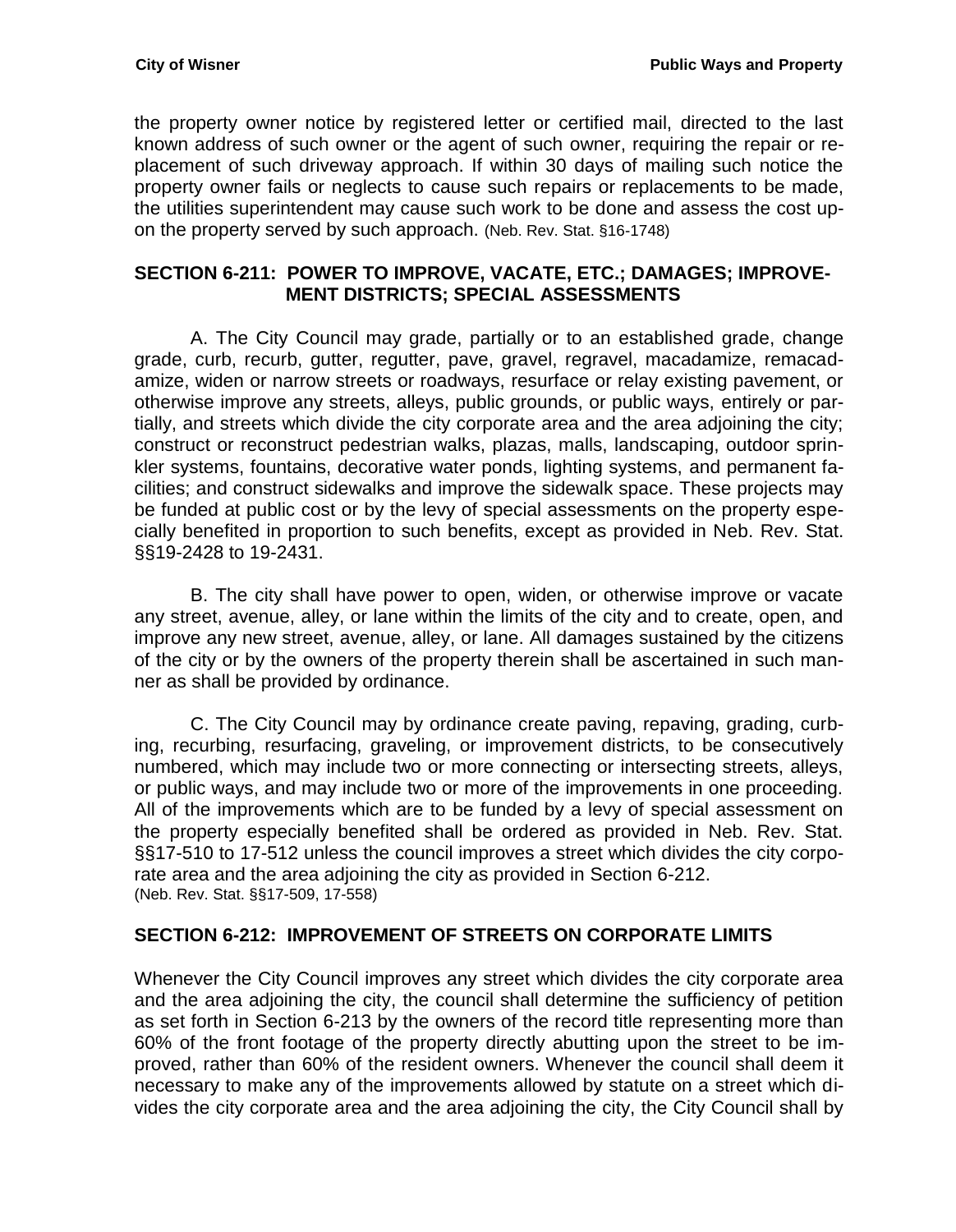ordinance create the improvement district pursuant to Section 6-214 and the right of remonstrance shall be limited to owners of record title, rather than resident owners. (Neb. Rev. Stat. §17-509)

## <span id="page-17-0"></span>**SECTION 6-213: PETITION FOR IMPROVEMENTS**

Whenever a petition signed by the owners of record title representing more than 60% of the front footage of the property directly abutting upon the street, streets, alley, alleys, public way, or the public grounds proposed to be improved shall be presented and filed with the city clerk, petitioning therefor, the City Council shall by ordinance create a paving, graveling, or other improvement district or districts and shall cause such work to be done or such improvement to be made. The council shall contract therefor and shall levy assessments on the lots and parcels of land abutting on or adjacent to such street, streets, alley, or alleys especially benefited thereby in such district in proportion to such benefits, except as provided in Neb. Rev. Stat. §§19-2428 to 19-2431, to pay the cost of such improvement. The council shall have the discretion to deny the formation of the proposed district when the area has not previously been improved with a water system, sewer system, and grading of streets. If the council should deny a requested improvement district formation, it shall state the grounds for such denial in a written letter to interested parties. (Neb. Rev. Stat. §17-510)

## <span id="page-17-1"></span>**SECTION 6-214: IMPROVEMENT DISTRICTS; OBJECTIONS**

A. Whenever the City Council deems it necessary to make any improvements allowed by statute which are to be funded by a levy of special assessment on the property especially benefited, the council shall by ordinance create a paving, graveling, or other improvement district and after the passage, approval, and publication or posting of such ordinance shall publish notice of the creation of any such district for six days in a legal newspaper of the city, if a daily newspaper, or for two consecutive weeks if a weekly newspaper. If no legal newspaper is published in the city, the publication shall be in a legal newspaper of general circulation in the city.

B. If the owners of the record title representing more than 50% of the front footage of the property directly abutting on the street or alley to be improved file with the city clerk within 20 days after the first publication of such notice written objections to the creation of such district, such improvement shall not be made as provided In such ordinance but the ordinance shall be repealed. If objections are not filed against the district in the time and manner prescribed in this section, the City Council shall immediately cause such work to be done or such improvement to be made, shall contract for the work or improvement, and shall levy assessments on the lots and parcels of land abutting on or adjacent to such street or alley especially benefited in such district in proportion to such benefits to pay the cost of such improvement. (Neb. Rev. Stat. §17-511)

### <span id="page-17-2"></span>**SECTION 6-215: IMPROVEMENT OF MAIN THOROUGHFARES**

The City Council shall have power by a three-fourths vote to enact an ordinance cre-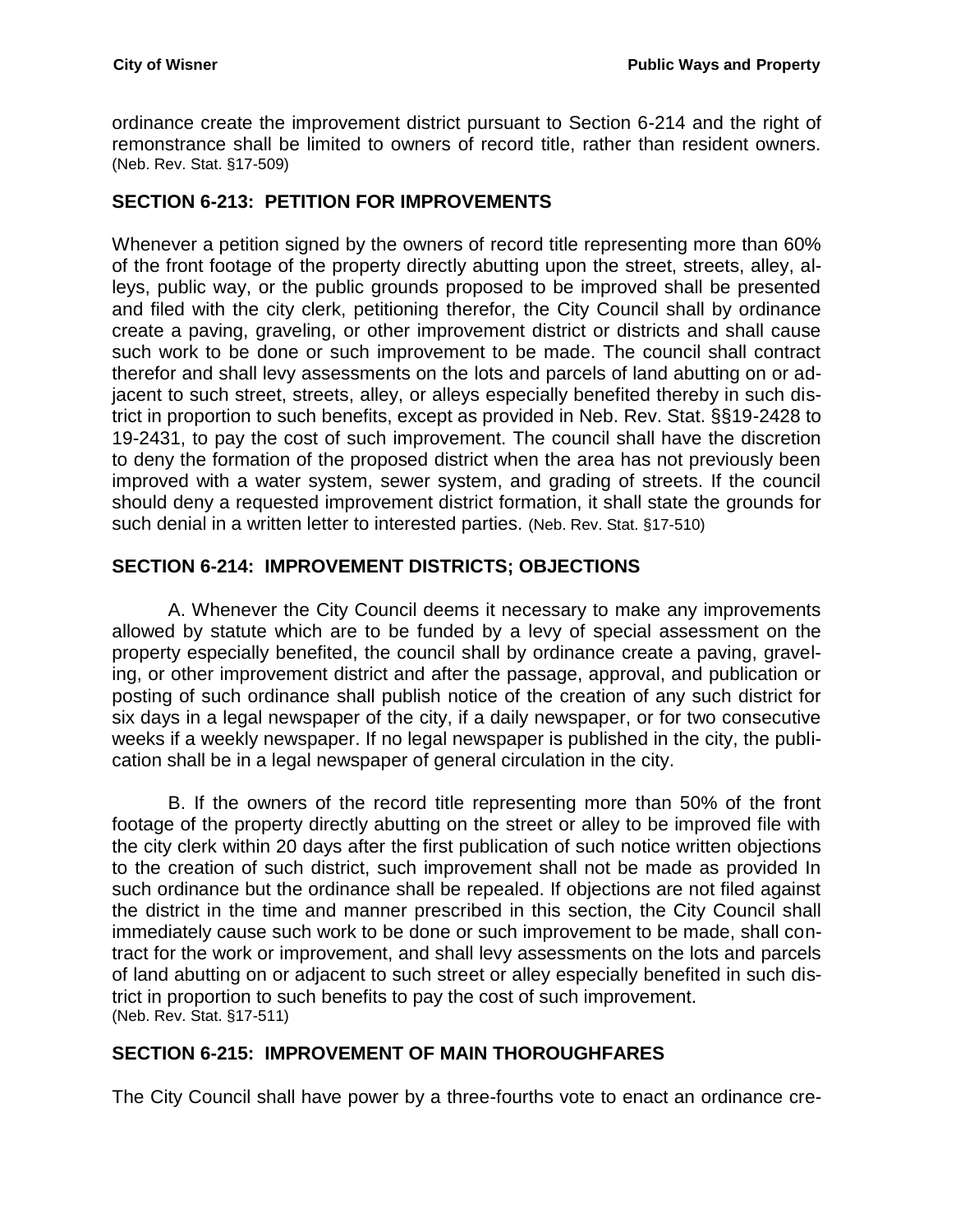ating a paving, graveling or other improvement district and to order such work to be done without petition upon any federal or state highways in the city or upon a street or route designated by the council as a main thoroughfare, connecting to either a federal or state highway or a county road. The council shall contract therefor and shall levy assessments on the lots and parcels of land abutting on or adjacent to such street, alley or alleys especially benefited thereby in such district in proportion to such benefits to pay the cost of such improvement. (Neb. Rev. Stat. §17-512)

# <span id="page-18-0"></span>**SECTION 6-216: CONSTRUCTION ASSESSMENT AND COLLECTION**

Assessments for improvements made under the provisions herein shall be made and assessed in the following manner:

A. Such assessments shall be made by the City Council at a special meeting, by a resolution, taking into account the benefits derived or injuries sustained in consequence of such improvements, and the amount charged against the same, which, with the vote thereon by "yeas" and "nays," shall be spread at length upon the minutes. Notice of the time of holding such meeting and the purpose for which it is to be held shall be published in a newspaper published or of general circulation in said city at least four weeks before the same shall be held or, in lieu thereof, personal service may be had upon persons owning or occupying property to be assessed.

B. All such assessments shall be known as "special assessments for improvements" and shall be levied and collected as a separate tax, in addition to the taxes for general revenue purposes, and shall be placed on the tax roll for collection, subject to the same penalties and collected in like manner as other city taxes.

C. In the event the property owner is a non-resident of the county in which the property lies, the city shall, before levying any special assessment against that property, send a copy of any notice required by law to be published by means of certified mail, return receipt r+0.`equested, to the last known address of the non-resident property owner, which shall be that address listed on the current tax rolls at the time such required notice was first published.

(Neb. Rev. Stat. §17-524)

## <span id="page-18-1"></span>**SECTION 6-217: IMPROVEMENTS WITHOUT PETITION OR CREATION OF DISTRICT**

A. The city may, without petition or creating a street improvement district, grade, curb, gutter, and pave:

- 1. Any portion of a street otherwise paved so as to make one continuous paved street, but the portion to be so improved shall not exceed two blocks, including intersections, or 1,325 feet, whichever is the lesser;
- 2. Any unpaved street or alley which intersects a paved street for a distance of not to exceed one block on either side of such paved street; and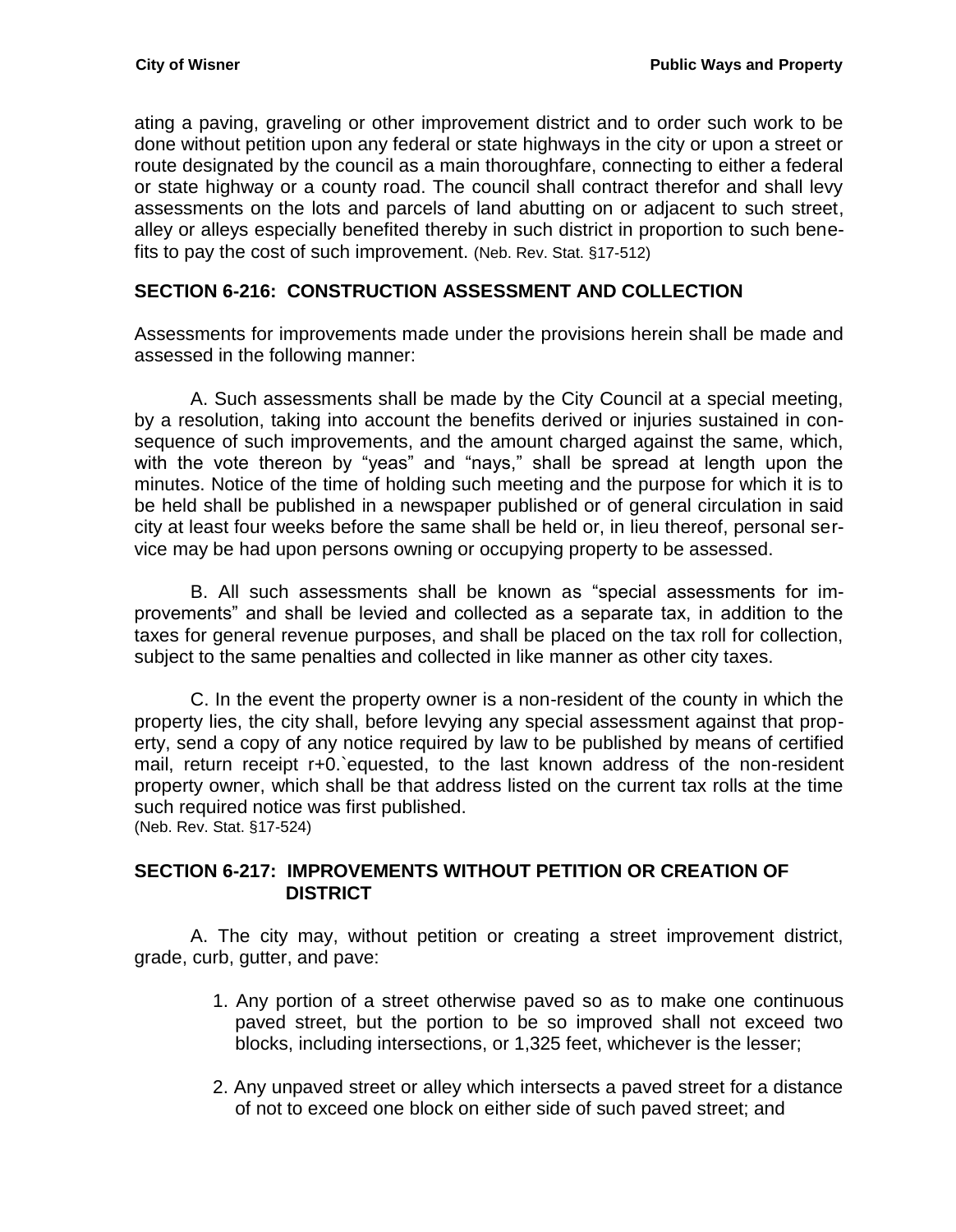3. Any side street or alley within its corporate limits which connects with a ma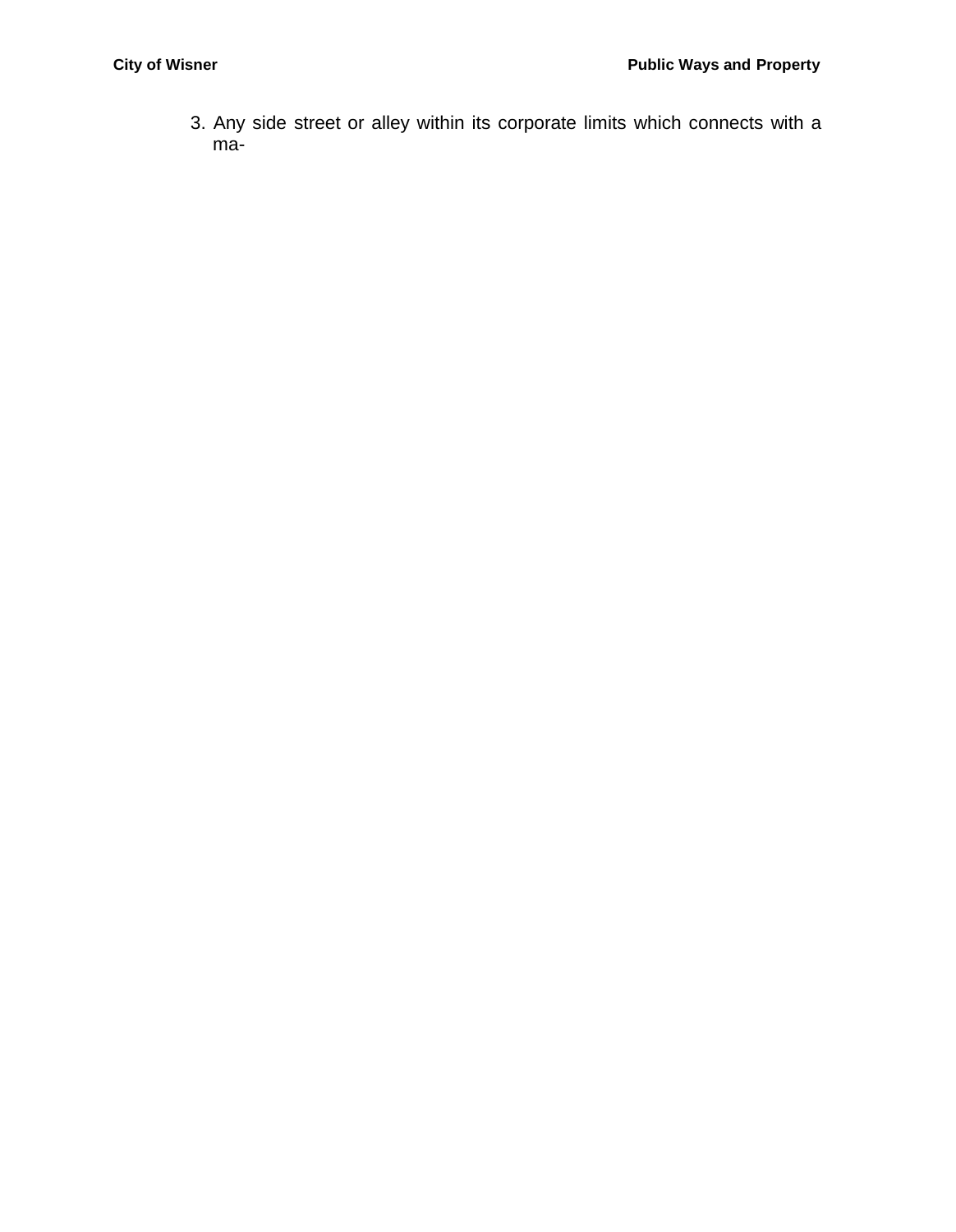jor traffic street for a distance not to exceed one block from such major traffic street.

B. Those improvements may be performed upon any portion of a street or alley or any unpaved street or alley not previously improved to meet or exceed the minimum standards for pavement set by the city for its paved streets.

C. In order to defray the costs and expenses of these improvements, the mayor and City Council may levy and collect special taxes and assessments or issue paving bonds as provided in Neb. Rev. Stat. §18-2003. (Neb. Rev. Stat. §§18-2001 through 18-2004)

## <span id="page-20-0"></span>**SECTION 6-218: VACATING PUBLIC WAYS**

A. Whenever any street, avenue, alley, or lane is vacated, the same shall revert to the owners of the abutting real estate, one-half on each side thereof, and become a part of such property unless the city reserves title in the ordinance vacating such street or alley. If title is retained by the city, such property may be sold, conveyed, exchanged, or leased upon such terms and conditions as shall be deemed in the best interests of the city.

B. When a portion of a street, avenue, alley, or lane is vacated only on one side of the center thereof, the title to such land shall vest in the owner of the abutting property and become a part of such property unless the city reserves title in the ordinance vacating a portion of such street or alley. If title is retained by the city, such property may be sold, conveyed, exchanged, or leased upon such terms and conditions as shall be deemed in the best interests of the city.

C. When the city vacates all or any portion of a street, avenue, alley, or lane, the city shall, within 30 days after the effective date of the vacation, file a certified copy of the vacating ordinance with the county register of deeds to be indexed against all affected lots.

D. The title to property vacated pursuant to this section shall be subject to the following:

- 1. There is reserved to the city the right to maintain, operate, repair, and renew public utilities existing at the time title to the property is vacated there; and
- 2. There is reserved to the city, any public utilities, and any cable television systems the right to maintain, repair, renew, and operate water mains, gas mains, pole lines, conduits, electrical transmission lines, sound and signal transmission lines, and other similar services and equipment and appurtenances, including lateral connections or branch lines, above, on, or below the surface of the ground that are existing as valid easements at the time title to the property is vacated for the purposes of serving the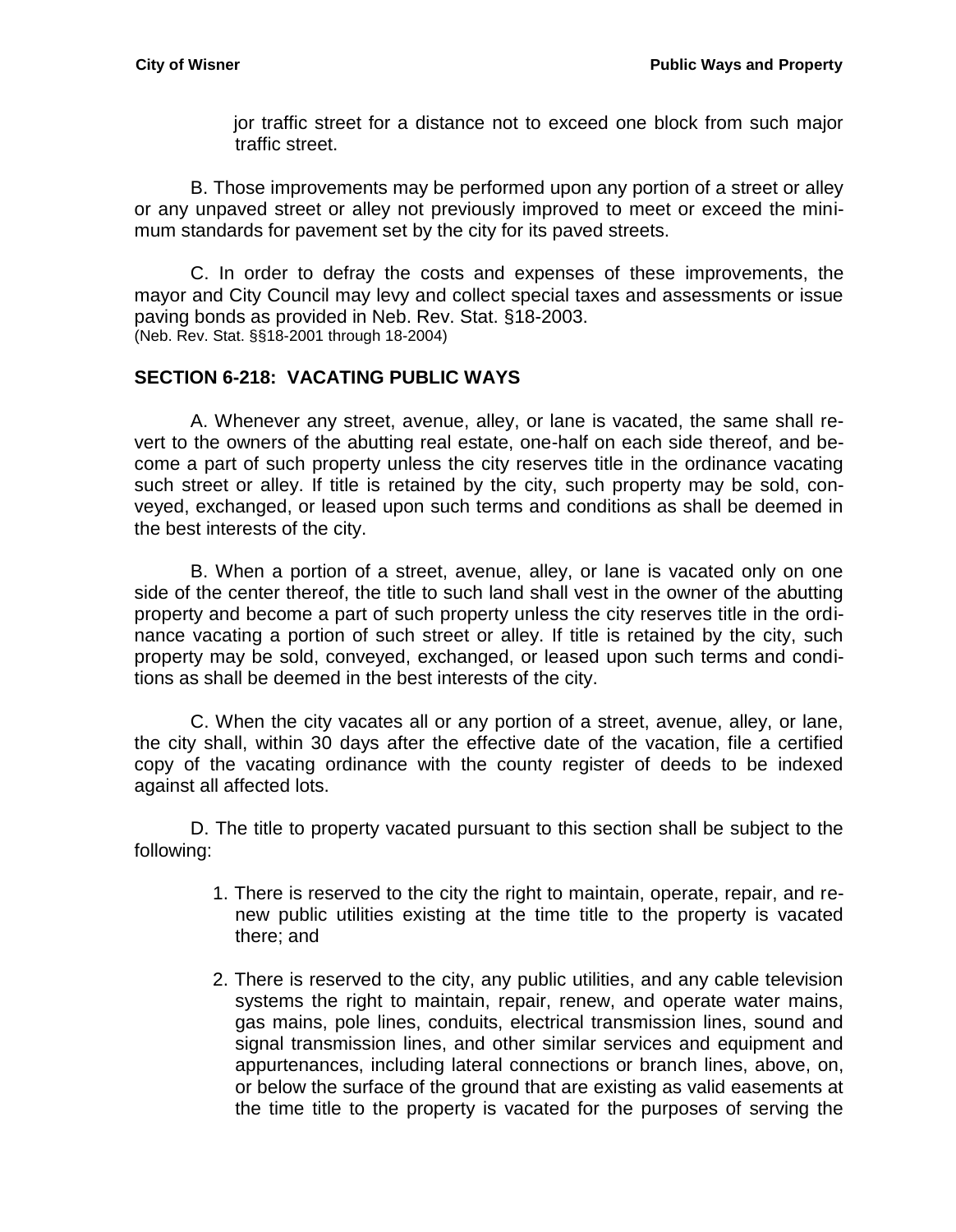general public or the abutting properties and to enter upon the premises to accomplish such purposes at any and all reasonable times. (Neb. Rev. Stat. §17-558)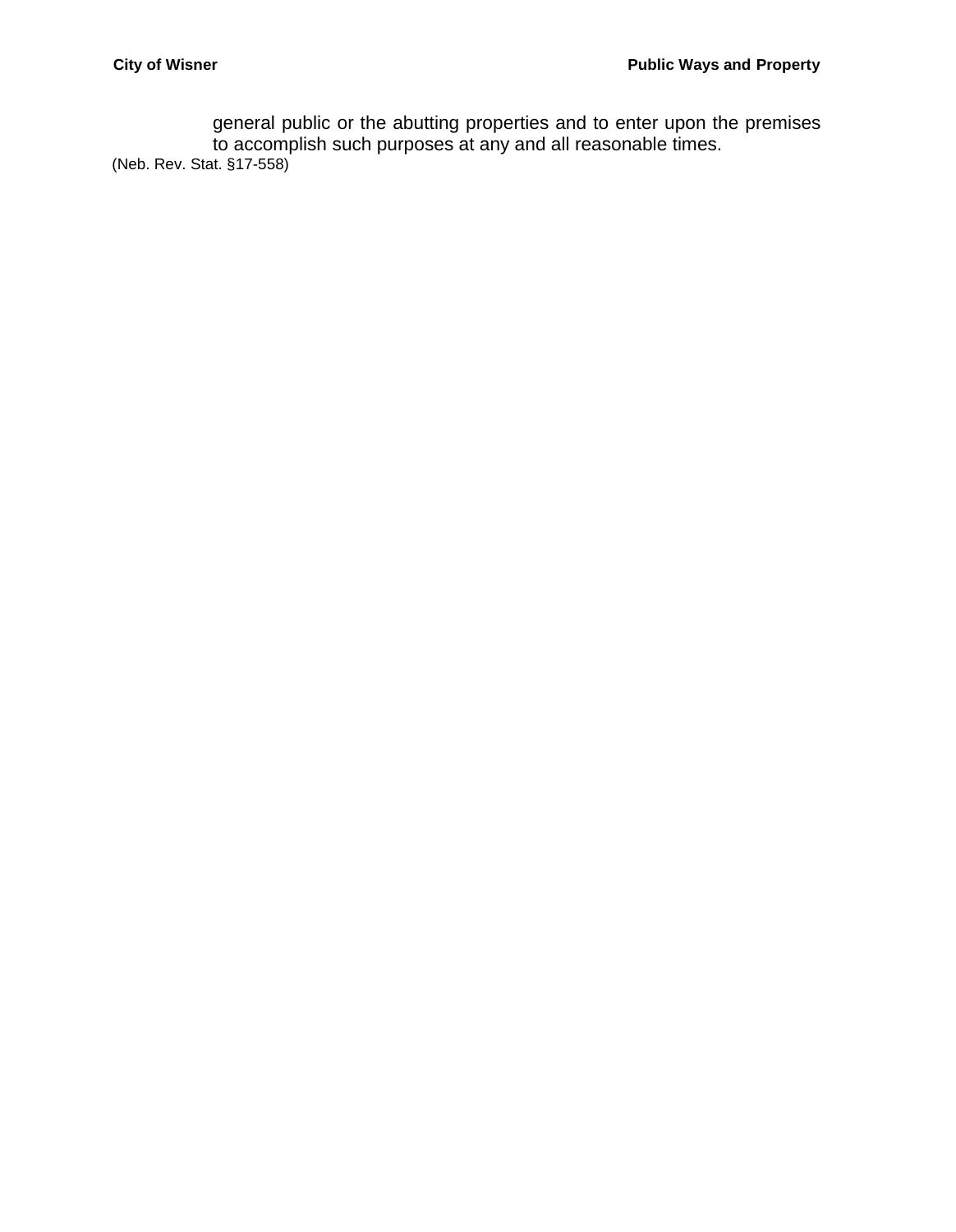# **Article 3 – Sidewalks**

#### <span id="page-22-1"></span><span id="page-22-0"></span>**SECTION 6-301: DUTY TO KEEP CLEAN; PERSONS INJURED; REMOVAL BY CITY**

A. It shall be unlawful for the occupant of any lot or lots or the owner of any vacant lot or lots within the corporate limits to allow snow, sleet, mud, ice, or other substance to accumulate on any sidewalk or to permit any snow, sleet, ice, mud, or other substance to remain upon said sidewalk. All sidewalks within the Business District shall be cleaned within six hours after the cessation of a storm, unless the storm or fall of snow shall have taken place during the night, in which case the sidewalk shall be cleaned before 12:00 noon the following day; provided, sidewalks within the residential areas of the city shall be cleaned within 24 hours after the cessation of the storm.

B. In the event any person shall be injured in body or property by reason of the neglect, failure, or refusal of any occupant or owner to clear the sidewalks contiguous to the premises occupied or owned by him or her of snow and ice, and such person shall recover damages and costs from the city for injuries so sustained, such owner shall be liable to the city for the amount of the damages and costs so recovered and the city may sue and recover the same at law.

C. Should any occupant or owner of any lot, land, or real estate neglect, refuse, or fail to remove the snow and ice from the sidewalks contiguous to the premises owned or occupied by him or her, it shall be the duty of the police chief to notify the occupant or owner to remove the same. Should such owner or occupant fail to comply with the notice so given within the shortest reasonable time, the police chief shall cause the same to be removed at the expense of the city, to be recovered by the city from such owner or occupant before any court of competent jurisdiction. (Neb. Rev. Stat. §§17-557, 17-557.01)

### <span id="page-22-2"></span>**SECTION 6-302: CONSTRUCTION OR REPAIR ORDERED BY CITY**

A. Every owner of any lot or piece of land within the corporate limits shall at all times keep and maintain the sidewalk along and contiguous to said lot, lots, or pieces of land in good and proper repair and in a condition reasonably safe for travel for all travelers thereon.

B. The City Council may by resolution order the construction or repair of a sidewalk on any lot or piece of ground within the city and may assess the expense thereof on the property in front of which such construction or repairs are made, after having given notice of its intention to do so:

- 1. By publication in one issue of a legal newspaper of general circulation in the city; and
- 2. By causing a written notice either to be served upon the occupant in pos-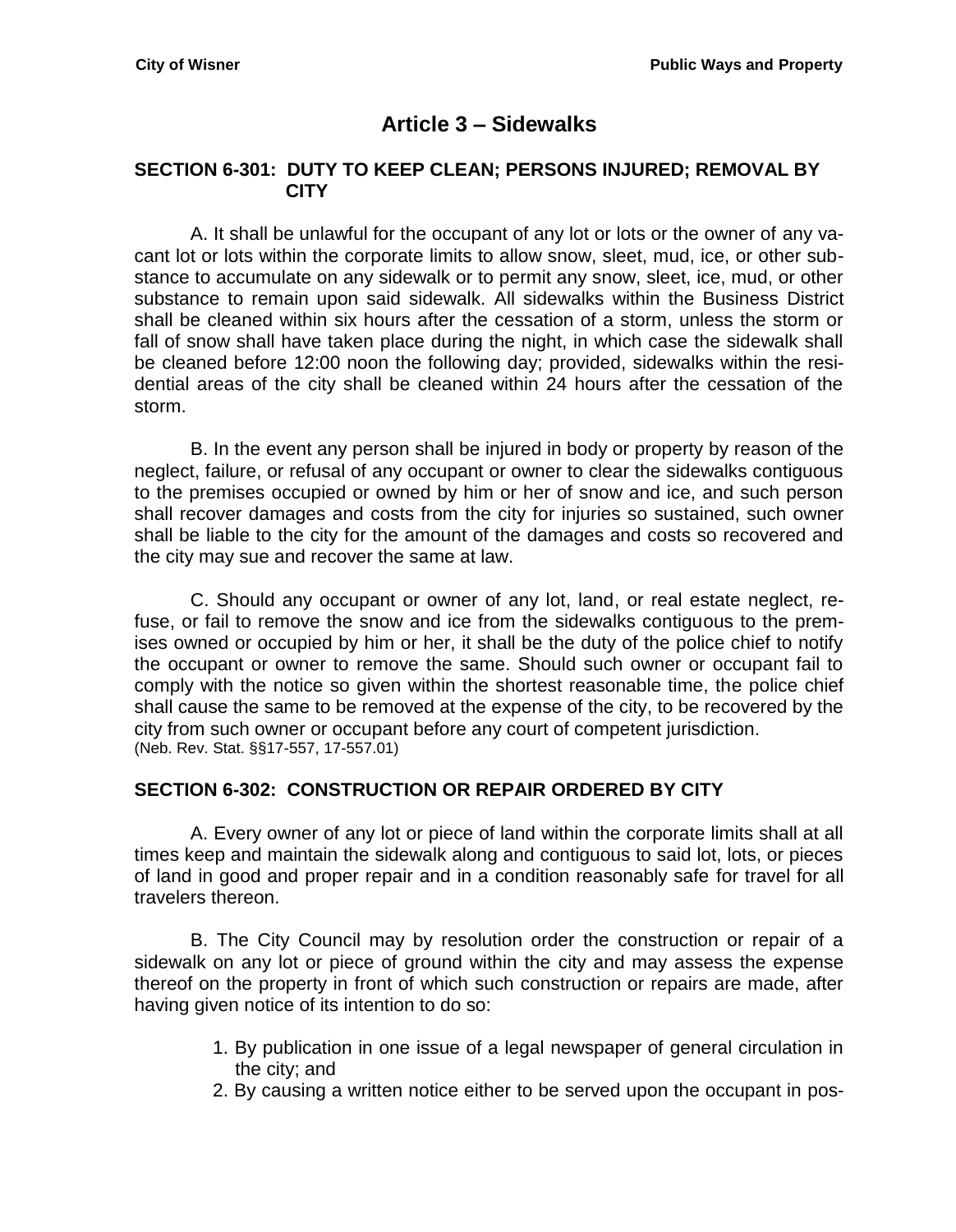session of the property involved or to be posted upon such premises ten days prior to the commencement of such repair. Such service shall include a form of return evidencing personal service or posting as herein required.

C. The powers conferred under this section are in addition to those provided in Neb. Rev. Stat. §§17-509 to 17-521 and may be exercised without creating an improvement district.

## <span id="page-23-0"></span>**SECTION 6-303: SPECIAL ASSESSMENTS**

Assessments made under the provisions of Section 6-302 shall be made and assessed in the following manner:

A. Such assessment shall be made by the City Council at a special meeting, by resolution, taking into account the benefits derived or injuries sustained in consequence of such improvements, and the amount charged against the same, with the vote thereon by "yeas" and "nays" spread at length within the minutes. Notice of the time of holding such meeting and the purpose for which it is to be held shall be published in some newspaper published in or of general circulation in the city at least four weeks before the same shall be held or, in lieu thereof, personal service may be had upon persons owning or occupying property to be assessed; and

B. Every such assessment shall be known as a special assessment for improvements and shall be levied and collected as a separate tax in addition to the taxes for general revenue purposes and shall be placed on the tax roll for collection, subject to the same penalties and collected in like manner as other city taxes. (Neb. Rev. Stat. §17-524)

# <span id="page-23-1"></span>**SECTION 6-304: CONSTRUCTION; UNIMPROVED LOTS**

In the event the owner of an improved lot should own an unimproved lot or lots contiguous to the improved lot, a sidewalk shall be constructed on the contiguous unimproved lot or lots, as well as on the improved lot. (Neb. Rev. Stat. §17-522) (Ord. No. 2012- 1065, 12/17/12)

### <span id="page-23-2"></span>**SECTION 6-305: CONSTRUCTION BIDS**

A. Whenever the city shall construct, widen, replace or reconstruct any sidewalk, notice prepared by the city attorney specifying the work to be done and calling for bids for doing such work and supplying the necessary materials and labor shall be published in at least one issue of a legal newspaper of general circulation in the city; provided, bids so invited shall be filed in the office of the city clerk within ten days after the date of publication.

B. Bids shall be opened at the next regular or special meeting of the City Council and the council shall then award the work to the lowest responsible bidder.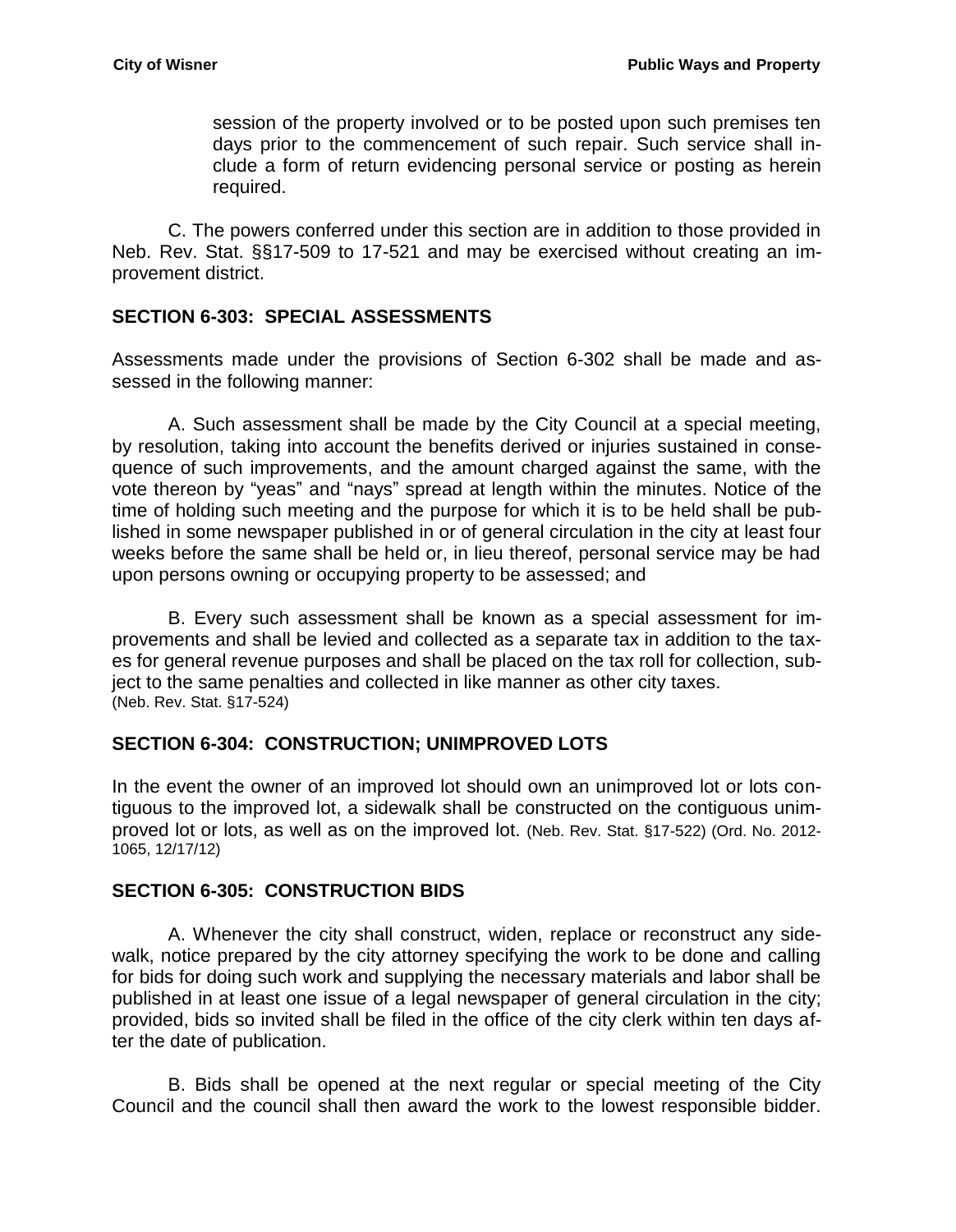Upon approval of the work, the council may require the contractor to accept payment in certificates issued to him by the city clerk, entitling him to all assessments or special taxes against such real estate whenever such assessments or special taxes shall be collected together with the interest or penalty collected thereon. Each certificate shall give the legal description of the lot, lots, or parcel of ground against which the assessments or special taxes are assessed. Such certificate or certificates may be assigned and transferred, entitling the holder to the same rights as if held by the original contractor.

C. The county treasurer shall pay over to such contractor or other holder of the certificate or certificates all assessments or special taxes against such real estate, together with the interest and penalty thereon, at any time upon presentation of such certificate or certificates after said assessments or special taxes against such real estate together with interest or penalty thereon shall have been collected.

## <span id="page-24-0"></span>**SECTION 6-306: CONSTRUCTION OR REPAIR BY OWNER; APPLICATION; PERMIT**

A. Any person desiring to construct or cause to be constructed any sidewalk shall do so only as herein provided. It shall be unlawful for any person to construct any sidewalk without first having obtained a permit. Said owner shall make application in writing for a permit and file such application in the office of the city clerk. The permit shall give a description of the lot or piece of land along which the sidewalk is to be constructed. The utilities superintendent shall issue the desired permit unless good cause shall appear why said permit should be denied.

B. All sidewalks shall be built and constructed on the established grade or elevation, and if there is no established grade, then on the grade or elevation indicated by the utilities superintendent. If it is desired to construct the sidewalk at any other than the regularly prescribed location, grade, elevation, and thickness, the utilities superintendent shall submit the application to the City Council, which shall determine whether the permit should be granted or denied.

## <span id="page-24-1"></span>**SECTION 6-307: CONSTRUCTION BY PETITION; IMPROVEMENT DISTRICT; SPECIAL ASSESSMENTS; ABUTTING OWNER**

A. If the owners of the record title representing more than 60% of the front footage of the properties directly abutting upon the street proposed to be improved with a sidewalk shall sign a petition and present it to the city clerk for filing, petitioning therefor, the City Council shall by ordinance create a paving or other improvement district, cause such work to be done or such improvement to be made, contract therefor, and levy special assessments on the lots and parcels of land abutting on or adjacent to such streets or alleys specially benefited thereby in such district in proportion to such benefits, except as provided in Neb. Rev. Stat. §§19-2428 to 19-2431, to pay the cost of such improvement. The City Council may deny the formation of the proposed district when the area has not previously been improved with a water system,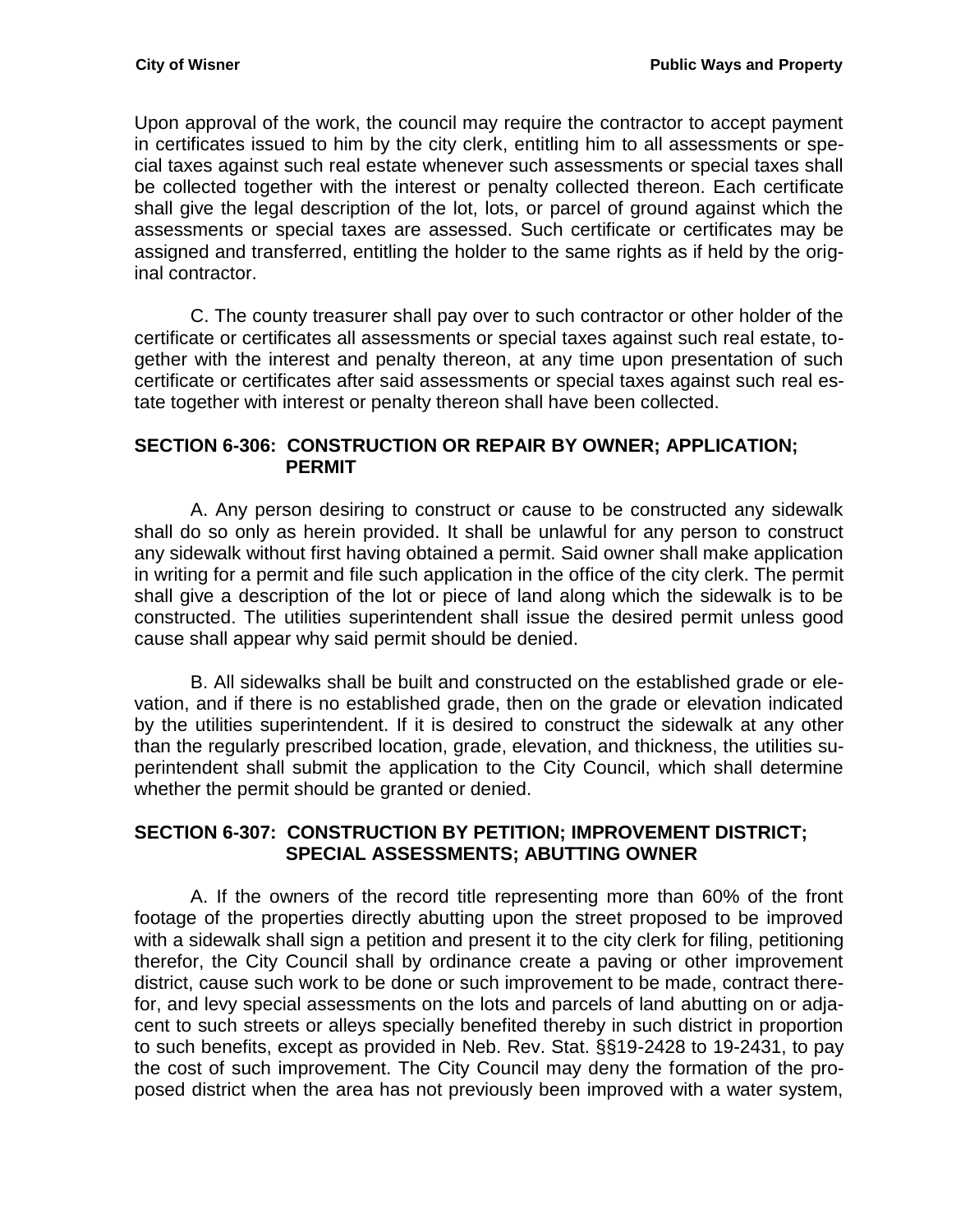sewer system, and grading of streets. If the council denies a requested improvement district formation, it shall state the grounds for such denial in a written letter to interested parties.

B. Upon the petition of any property owner who is an abutting owner in fee simple of property subject to assessment for sidewalk improvements, the City Council may order permanent sidewalks built in accordance with this article upon the owner making, executing, and delivering to the city an agreement to the effect that the petitioning freeholder will pay the engineering service fee and all other incidental construction costs which until paid shall be a perpetual lien upon the real estate along which the owner desires such sidewalk to be constructed and that the petitioner gives and grants to the city the right to assess and levy the costs of such construction against the owner's real estate abutting the sidewalk improvement and promises to pay such costs with interest. The total cost of such improvement shall be levied, allocated, financed, and specially assessed as provided by law.

C. In the event the property owner is a non-resident of the county in which the property lies, the city shall, before levying any special assessment against that property, send a copy of any notice required by law to be published by means of certified mail, return receipt requested, to the last known address of the non-resident property owner, which shall be that address listed on the current tax rolls at the time such required notice was first published.

(Neb. Rev. Stat. §17-510)

### <span id="page-25-0"></span>**SECTION 6-308: DANGEROUS STAIRWAY**

It shall be unlawful for any person to construct or maintain any stairway, open cellarway, open basement way, or open entrance thereto in or adjacent to any sidewalk, pavement, or street. Any such entrance is hereby declared to be a public nuisance; provided, all existing stairways, open cellarways, open basement ways, or open entrances thereto in said sidewalks, pavements, or streets may be permitted to remain from and after the passage, approval, and publication of this code if said person owning or using said opening in the sidewalk or street shall satisfy the utilities superintendent that the same is properly protected by a balustrade or coping of durable material and shall furnish the city with a bond in such amount as the City Council may set for the benefit of any person who might suffer an injury or damage by reason of the use of said stairway, cellarway, or open basement way. (Neb. Rev. Stat. §17-555)